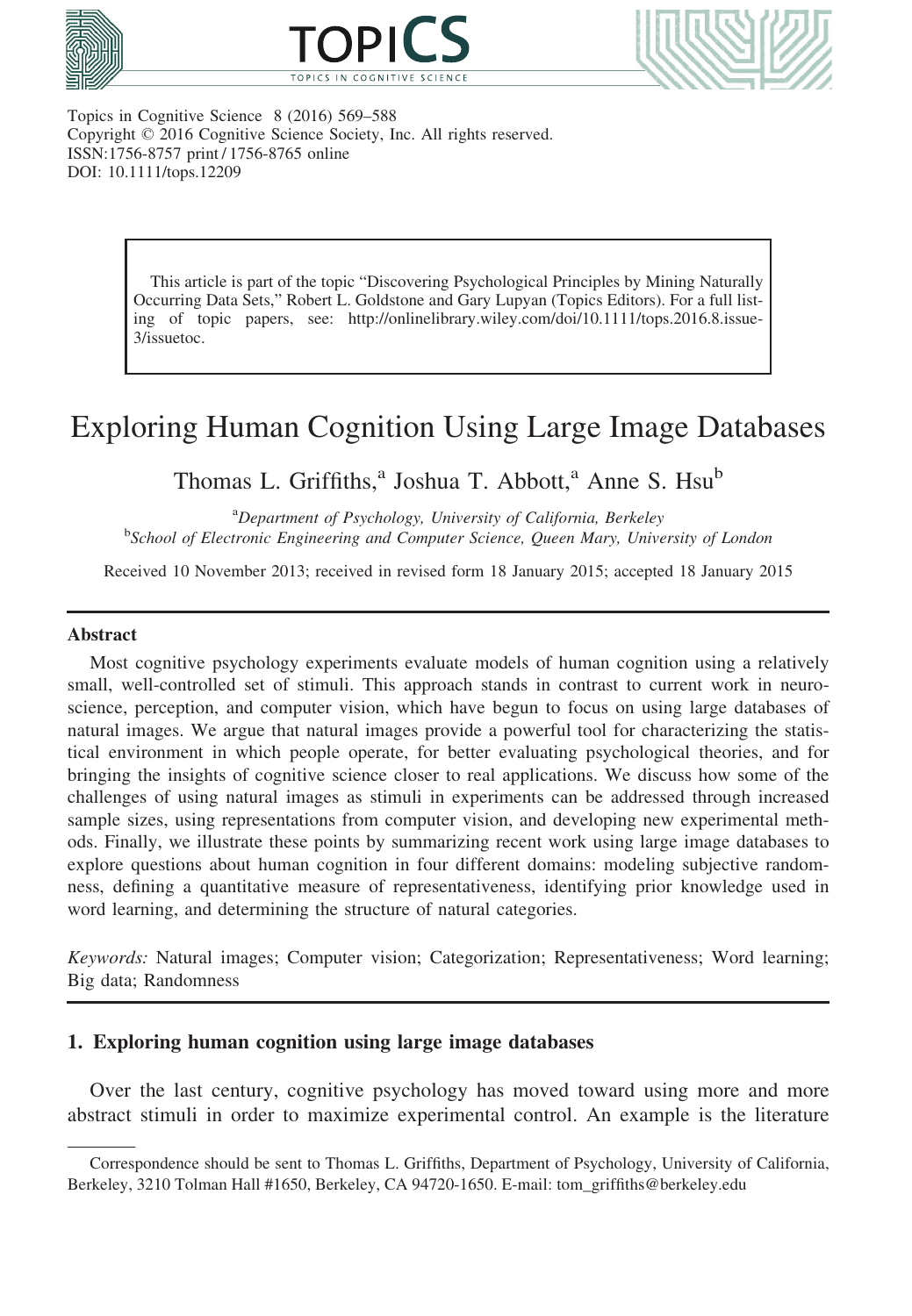on category learning. Hull (1920), in his classic work exploring how people learn novel concepts, used Chinese characters as stimuli—a relatively naturalistic choice. In the 1950s, when the rigor of cognitive psychology was in question, Bruner, Goodnow, and Austin (1956) began studying concept learning using stimuli that had a very clear set of discrete features—the number, fill pattern, shape, and borders of a set of objects on a card. These abstract stimuli have become standard in category learning experiments (e.g., Medin & Schaffer, 1978; Shepard, Hovland, & Jenkins, 1961), with contemporary work using methods like multidimensional scaling to confirm the dimensions that people use to represent these stimuli (e.g., Nosofsky, 1987).

Abstract stimuli support precision. Research on category learning, for example, has reached the point where it is possible to test the fine-grained predictions of a variety of detailed mathematical models of human behavior (for an overview, see Pothos & Wills, 2011). However, this precision comes at the potential cost of ecological validity: By using ever more abstract stimuli to improve the precision of our measurements, there is the chance that the cognitive processes that we are measuring no longer correspond to the phenomena that we were originally interested in understanding. Do the same processes support learning abstract categories of geometric figures and the development of a child's ability to discriminate dogs from cats?

One approach to improving the ecological validity of cognitive psychology has been to use stimuli that allow people to make use of prior knowledge, making it possible to study the effects of this knowledge on category learning (Murphy & Medin, 1985). In this paper, we highlight another axis along which methodological practices might change: the use of natural images, of the kind that can be found in large online image databases. This approach follows an emerging trend toward the use of natural images in research on computer vision (e.g., Deng et al., 2009; Torralba, Fergus, & Freeman, 2008), neuroscience (e.g., Naselaris, Prenger, Kay, Oliver, & Gallant, 2009; Simoncelli & Olshausen, 2001), perception (e.g., Geisler, 2008; Geisler, Perry, Super, & Gallogly, 2001), and visual cognition (e.g., Brady, Konkle, Alvarez, & Oliva, 2008). Large image databases have facilitated significant advances in these fields, bringing theories and empirical results into closer alignment with the problems people face in everyday life.

Natural images can be used in cognitive science research in several different ways. In this paper, we explore these different uses of natural images, consider how some of the challenges of working with large image databases might be addressed, and use a series of case studies based on our own work to illustrate how these issues are negotiated in practice.

# 2. When are natural images valuable?

Natural images have been used in two ways in neuroscience and perception research: as a source of information about human environments, and as stimuli in experiments. These uses are sufficiently different that researchers can advocate one while arguing against the other (e.g., Rust  $\&$  Movshon, 2005). We think that both uses are potentially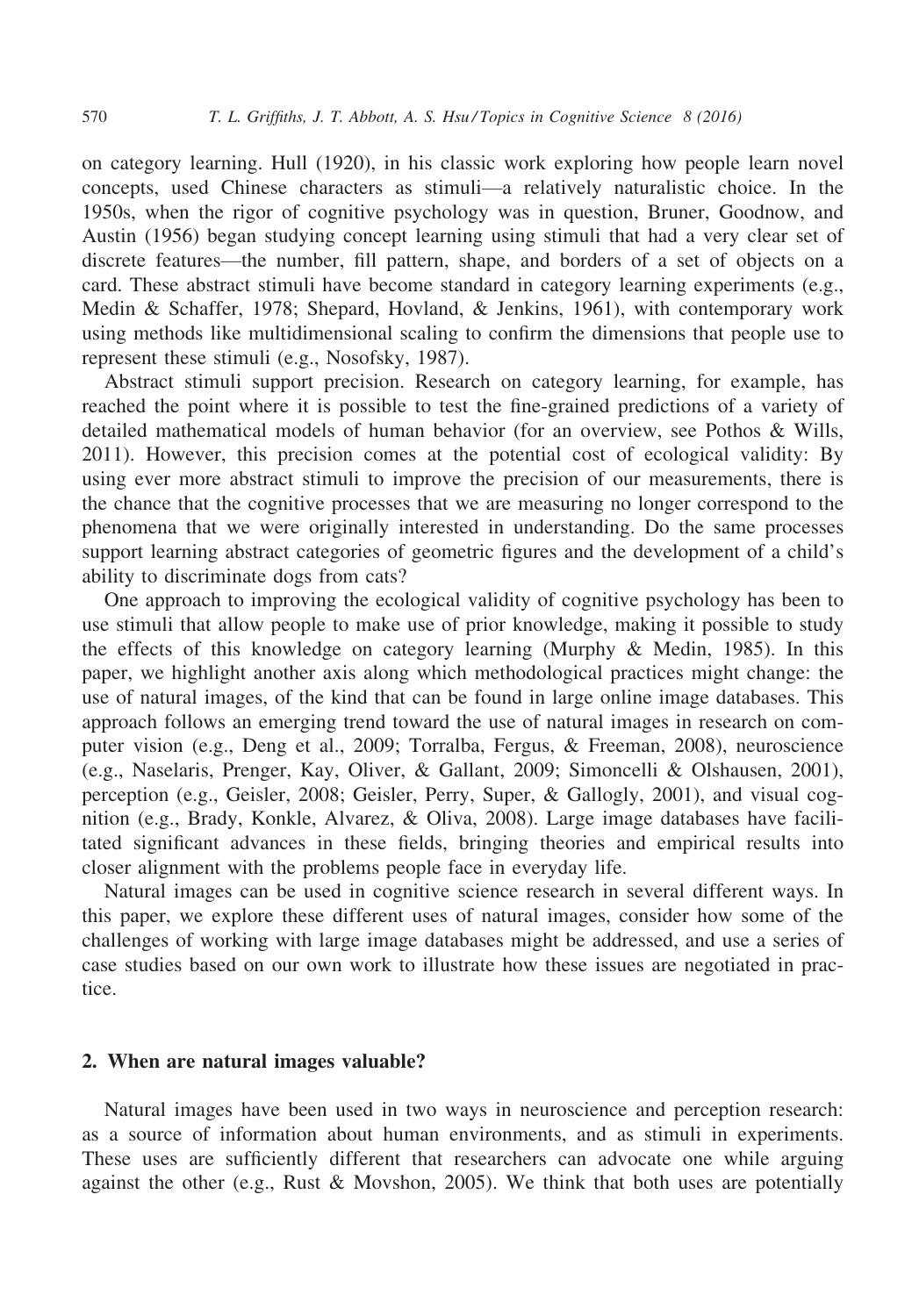important for the study of human cognition. However, in arguing for more widespread use of natural images in cognitive science research, we are not arguing against the utility of simple abstract stimuli. These are complementary methods, useful in exploring different kinds of questions about human cognition.

In the remainder of this section, we highlight three contexts where natural images are particularly valuable: estimating distributions that characterize the environment in which human beings operate, evaluating psychological theories, and taking those theories outside the laboratory and turning them into real applications. These three contexts differ in the way in which natural images are used: The first treats images as data, while the second and third use images either as data or stimuli. In discussing these contexts, we thus also consider how the use of natural images interacts with more traditional experimental methods.

#### 2.1. Estimating distributions

A natural question to ask about any aspect of cognition or perception is how much of people's behavior can be explained by the statistics of their environment. But estimating those statistics can be a challenge. Research on visual perception has made extensive use of images of natural scenes as a source of information about the probability distributions that arise in our natural environment. For example, Geisler et al. (2001) measured the frequencies with which edges co-occurred in images of natural scenes and showed that the resulting distribution could be used to explain people's perception of contours.

Images are an obvious source of distributional information relevant to vision, but they can also potentially give us clues about other, more cognitive capacities. To return to our running example, consider what information might be extracted relevant to categorization. Current work in computer vision aims to develop automated systems for labeling the contents of images, and large databases of images annotated by humans already exist (e.g., Russell, Torralba, Murphy, & Freeman, 2008). Annotated images carry information about the baserates with which people encounter different categories and the correlations between categories (a source of contextual cues to category membership). When used in combination with tools for extracting high-level visual features (e.g., Donahue et al., 2013), these images also provide a source of hypotheses about the kinds of features people might find highly diagnostic of category membership. Exactly, this approach has been used to explore human categorization of scenes (Greene, 2013), and it can potentially be pursued for other aspects of categorization.

## 2.2. Evaluating theories

Using natural images to estimate distributions does not require a commitment to using natural images as stimuli in experiments. In visual neuroscience, this approach has been productively combined with traditional experimental methods using abstract stimuli (for a discussion, see Rust & Movshon, 2005). In the same way, distributions estimated from image databases concerning the features of objects and how they relate to category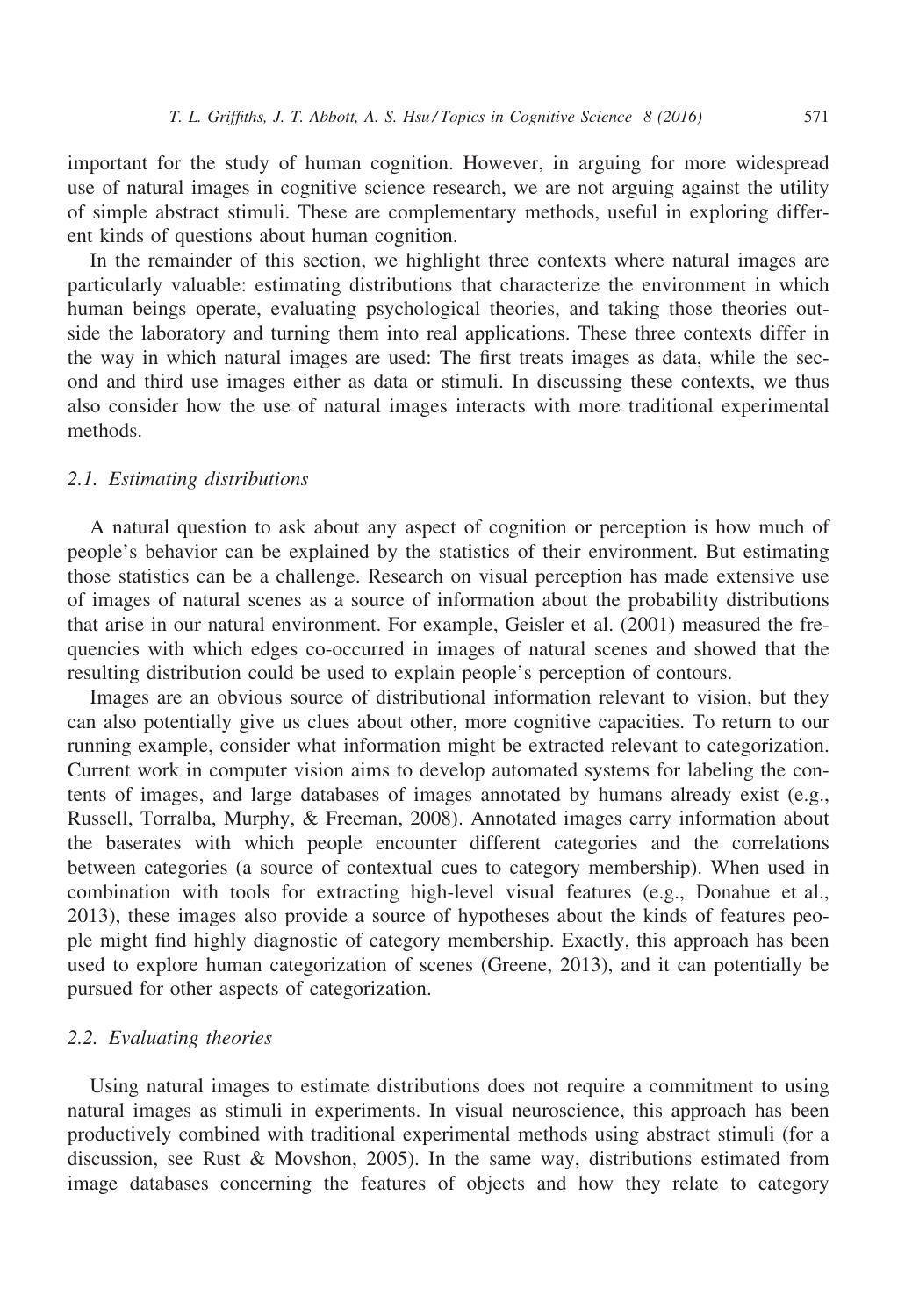membership can be valuable in calibrating models of human category learning, even if the experiments on which those models are tested use traditional abstract stimuli.

In neuroscience, images of natural scenes have come to play a key role in evaluating theories of neural representation. One example is the idea of "sparse coding"—the notion that the brain seeks to find a representation of its environment that results in relatively few neurons firing in response to any one stimulus. Olshausen and Field (1996) showed that this assumption, when paired with input corresponding to images of natural scenes, resulted in artificial neurons acquiring receptive fields very similar to those seen in primary visual cortex. Subsequently, this approach has been used to explain neural representations for several different aspects of perception, explaining results collected using traditional experimental methods (Simoncelli & Olshausen, 2001).

Similar potential exists for evaluating theories in cognitive psychology. In the context of categorization, annotated image databases might be used to examine whether the way that people extend labels to images conforms to standard models of category learning such as prototype (e.g., Reed, 1972) and exemplar (e.g., Medin & Schaffer, 1978; Nosofsky, 1986) models. By simply examining the way in which people have applied labels to images in existing datasets, we might be able to discover how natural categories are structured.

Taking the further step of using natural images as experimental stimuli offers a different way to probe the structure of human mental representations. Rather than having to rely on, say, categories learned in the laboratory, we can explore people's beliefs about the structure of categories that they have learned naturalistically—a learning process that unfolds over years rather than hours. The scale of this learning process—both in terms of the amount of time and the amount of data that it is based on—might support more complex category structures than those that can be studied in the laboratory. As a consequence, experiments that use natural images can provide a different kind of test of the assumptions behind theories of human cognition.

## 2.3. Developing applications

Using real images makes it easier to develop real applications for theories developed in cognitive science. Again, an example from the study of visual perception is instructive. A current growth area in neuroscience is the development of techniques for "brain reading"—identifying what people are seeing or thinking based on measurements of neural signals. Early work in this area showed that people's neural activity when viewing simple geometric figures could be used to reconstruct those figures (Miyawaki et al., 2008; Thirion et al., 2006). But the first system that might support real applications—such as recording the contents of mental imagery or dreams—was based on natural images (Naselaris et al., 2009). This system built a model of the responses of voxels in a functional magnetic resonance imaging (fMRI) scan to information contained in real images, and then used Bayesian inference to work back from the activity of a set of voxels to a likely image.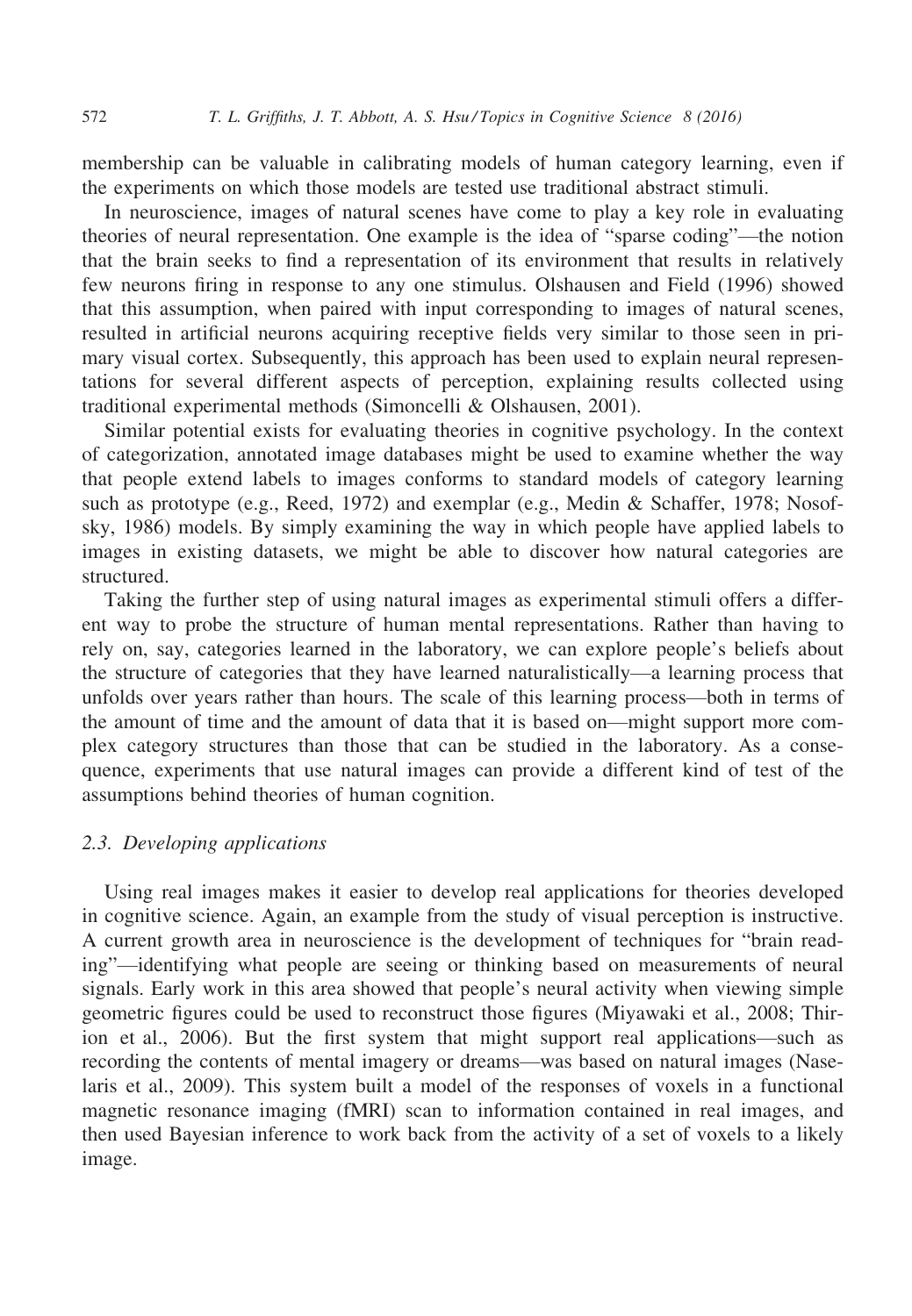Conducting experiments with more realistic stimuli—and evaluating models on more realistic tasks—likewise creates the opportunity to put the findings of cognitive psychology in more direct contact with applications. Applied problems in computer vision such as image labeling and image search naturally involve elements that parallel cognitive tasks—categorization and generalization, respectively. Reducing the gap between the approaches taken by computer vision and cognitive psychology provides a natural way to increase the flow of ideas between these disciplines, allowing insights from cognitive science to be used more widely in machine learning and robotics.

# 3. Overcoming the challenges of working with natural images

Working with natural images poses challenges, particularly when those images are used as experimental stimuli. Even as natural images have become widely used as tools for estimating distributions and evaluating theories in neuroscience and vision research, the use of natural images as experimental stimuli has remained controversial (e.g., Rust & Movshon, 2005). The properties of artificial stimuli are well understood, making it possible to conduct experiments with precision and make clear assumptions about how people are representing the stimuli. Working with natural images requires developing strategies to address the lower precision and greater uncertainty about representations that result.

Technological developments—in particular, the World Wide Web—make it far easier to get access to large image databases that can be used in research. This increased availability accounts in part for the increased use of natural images in other fields such as computer science. But the other part is that these fields have developed new methods for analyzing and representing natural images that make it possible to work with them in a rigorous fashion. Similar innovations are required for cognitive psychology to make the most effective use of large image databases. Some of the relevant technological advances are already in place, but others—such as defining new experimental methods that make the most of these complex stimuli—are a source of important open research questions.

#### 3.1. Increasing precision with large samples

Careful control of experimental stimuli is important for reducing one source of noise from the already noisy signal provided by human behavior. Natural images are going to vary along many dimensions other than those the experimenter aims to manipulate—there might be multiple objects in a scene, factors that provide undesired cues to context, and so on. This introduces additional variability into experiments. But the alternative—using artificial stimuli—potentially introduces bias, if the goal is to develop theories that are applicable to the real world. Arguably, variance is a lesser evil than bias, as it can be reduced by increasing sample sizes.

In particular, the technological innovations that have made it possible to easily gain access to large image databases also offer a tool for addressing this problem: increasing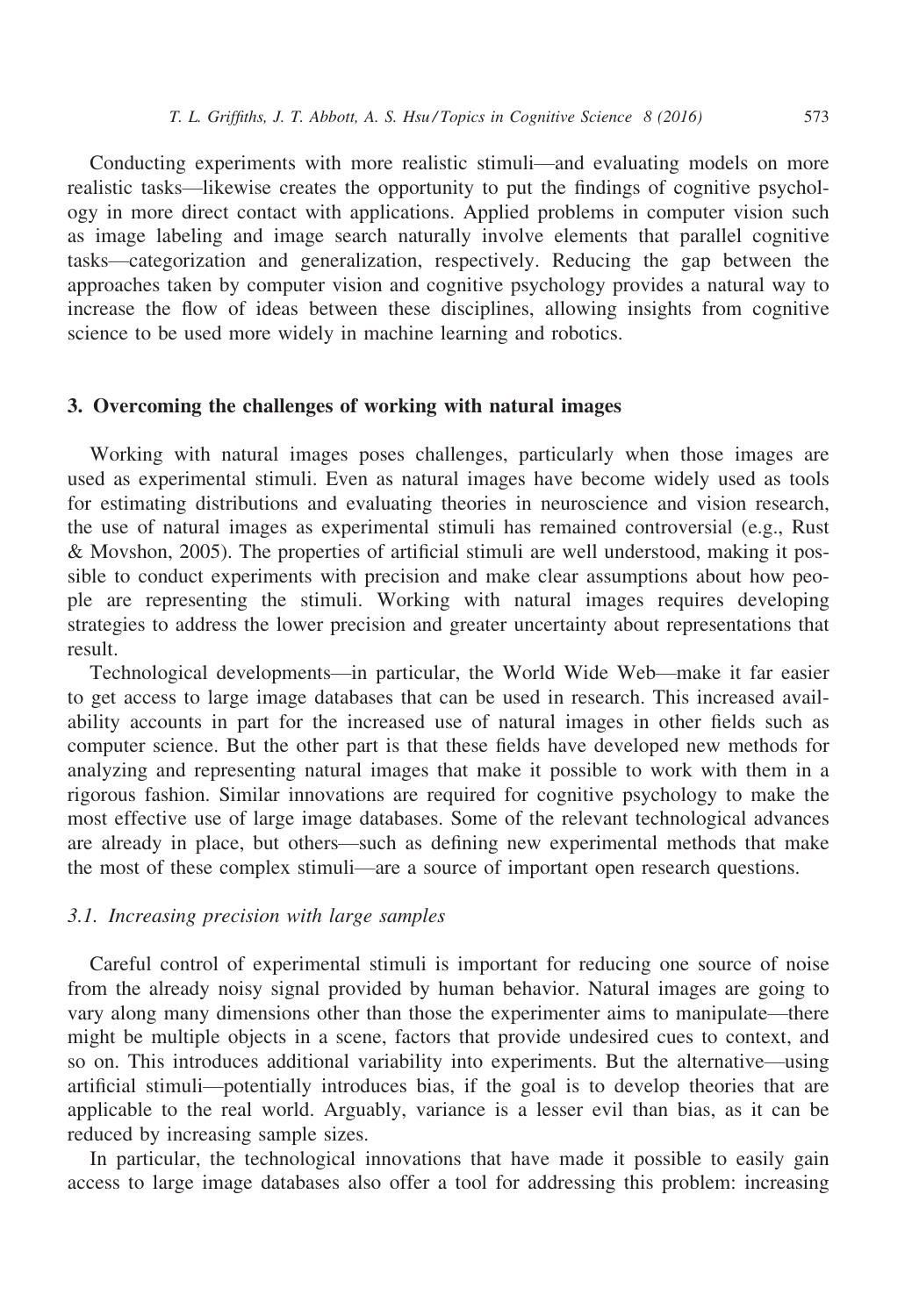the number of participants who take part in experiments, via crowdsourcing websites such as Amazon's Mechanical Turk (http://mturk.com; for further details of this population see Mason & Suri, 2012). Crowdsourcing massively increases the bandwidth of psychological experimentation, providing the opportunity to collect quantities of behavioral data that rival the data about the brain produced by fMRI (and at similar cost—an hour of MRI time will pay for several hundred participants in an experiment on Mechanical Turk). Rather than using this increased bandwidth to run the same kind of experiments that would be run in the laboratory, we can make use of the greater precision it offers to give up some precision in control of stimuli and run experiments with greater ecological validity.

# 3.2. Finding appropriate representations for images

Using simple stimuli makes it easier to make uncontroversial claims about how those stimuli are represented. Geometric shapes with clear binary features (e.g., Bruner et al., 1956; Medin & Schaffer, 1978; Shepard et al., 1961) can be assumed to be represented using those features. Stimuli that vary along easily identified dimensions can likewise be put into correspondence with multidimensional scaling solutions to confirm that people represent those dimensions (e.g., Nosofsky, 1986). But natural images—with many complex features, and no easily identified underlying dimensions—pose quite a different challenge. One strategy is to use information that accompanies the images, rather than the images themselves, as a source of representational assumptions. For example, ImageNet (Deng et al., 2009) provides 14 million images that are identified with the nodes of the directed graph comprising WordNet (Miller & Fellbaum, 1998). Consequently, WordNet provides a source of representational assumptions for those images and a way of measuring the similarity between them without analyzing the images themselves. Other image databases, such as the Corel database, are labeled with tags that carry semantic information.

A second strategy is to try to identify representations directly from the images. Research in computer vision has resulted in a variety of schemes for identifying the features of images, such as SIFT features (Lowe, 1999), the GIST descriptor (Oliva & Torralba, 2001), and spatial-temporal "words" extracted from video (Niebles, Wang, & Fei-Fei, 2008). These features have already been used in psychological models (e.g., Buchsbaum, Canini, & Griffiths, 2011; Greene & Oliva, 2009; Torralba, Oliva, Castelhano, & Henderson, 2006). More recently, computer vision researchers have started to use features generated by "deep" neural networks, which have resulted in significantly higher performance on a range of computer vision tasks (Donahue et al., 2013; Krizhevsky, Sutskever, & Hinton, 2012) and are motivated in part by parallels with the hierarchical processing of images in human visual cortex (e.g., Riesenhuber & Poggio, 1999).

Image features developed by computer scientists are useful for developing computational models of human inferences from images, but they may be a poor proxy for psychological representations. For example, recent work has highlighted ways in which the features discovered by deep networks differ from those identified by the human visual system (Nguyen, Yosinski, & Clune, 2014). However, these features provide a starting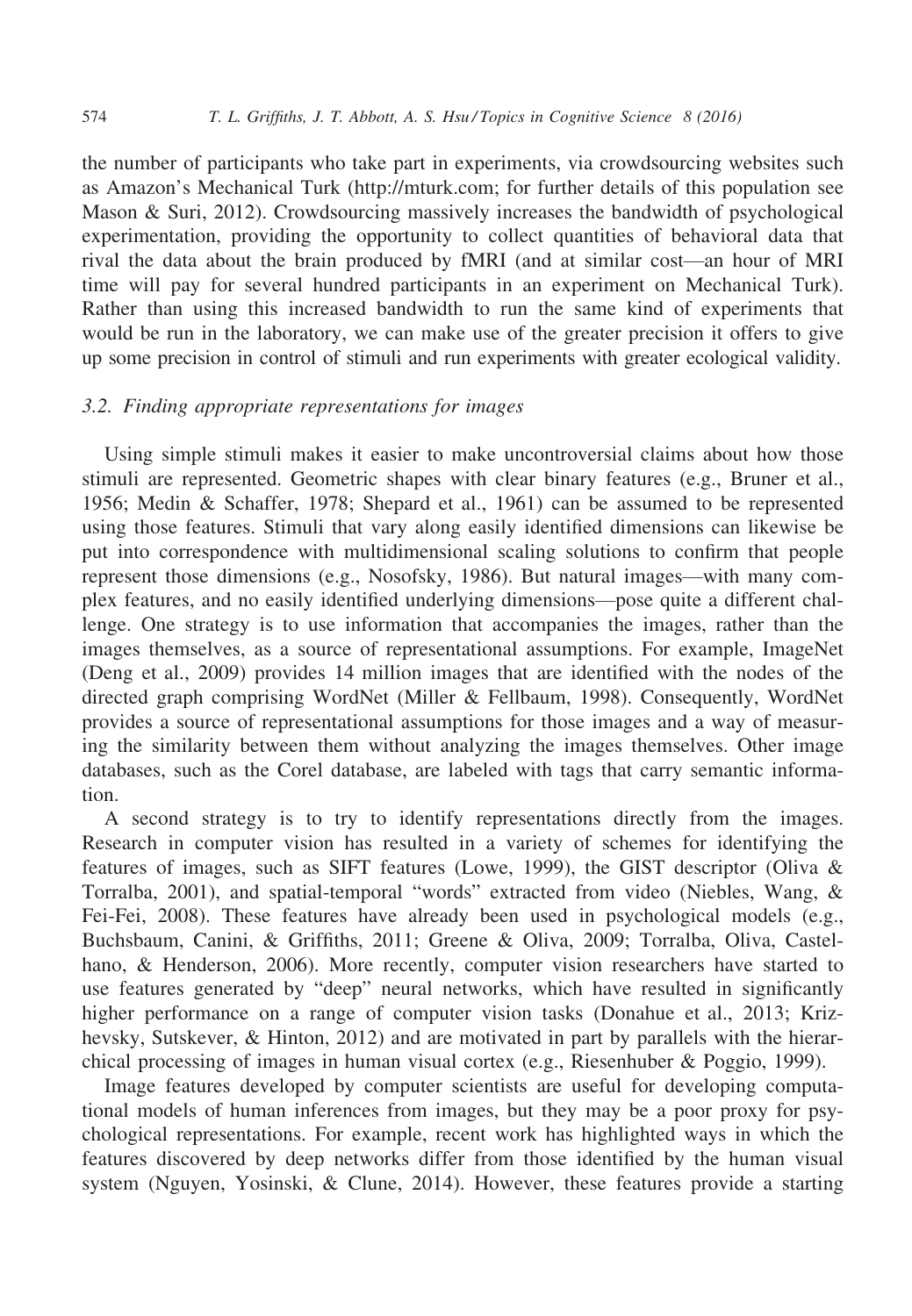point for designing experiments that might gather more precise representational information. For example, graph-based methods for identifying representations such as Isomap (Tenenbaum, De Silva, & Langford, 2000) only require a measure of similarity that is accurate for the most similar stimuli—something that the kinds of features used in computer vision might provide.

## 3.3. Defining new methods

One of the main arguments that Rust and Movshon (2005) made against the use of natural images as stimuli is that existing methods for identifying people's representations from those stimuli—such as reverse correlation (Ahumada & Lovell, 1971)—work poorly with natural images. Rather than an insurmountable obstacle, we view this as a research challenge: Can we develop new behavioral methods that can make the best use of these stimuli?

In addressing this challenge, it may also be instructive to look to computer science. Statisticians and computer scientists have developed a variety of sophisticated methods for estimating complex unknown quantities from high-dimensional data, and these methods can be adapted to behavioral research. We present an example of one such method— Markov chain Monte Carlo with people—below.

## 4. Examples of using natural images to explore human cognition

Having discussed the general value and use of natural images for research in cognitive science, we now turn to specifics. In this section, we present four examples from our own research of ways in which natural images can be used to address questions about human cognition. These four examples illustrate the uses for large image databases discussed above, and show how some of the challenges posed by using real images in cognitive psychology research might be overcome.

#### 4.1. Estimating distributions: Modeling subjective randomness

People have strong intuitions about whether a sequence of heads and tails or a pattern of dots seems random (Falk & Konold, 1997). A natural question is where these intuitions come from. A Bayesian analysis of the problem of detecting randomness suggests that subjective randomness might be viewed as reflecting the relative likelihood that a stimuli was produced from a random generating process, rather than from one with a more regular structure (Feldman, 1997; Griffiths & Tenenbaum, 2003). For example, Griffiths and Tenenbaum (2003) defined the following measure of randomness:

$$
random(X) = \frac{p(X|\text{random})}{p(X|\text{regular})}
$$
\n(1)

where  $p(X|\text{random})$  and  $p(X|\text{regular})$  are the probability of a stimulus X being generated by a random and regular process, respectively. But this raises an important problem: How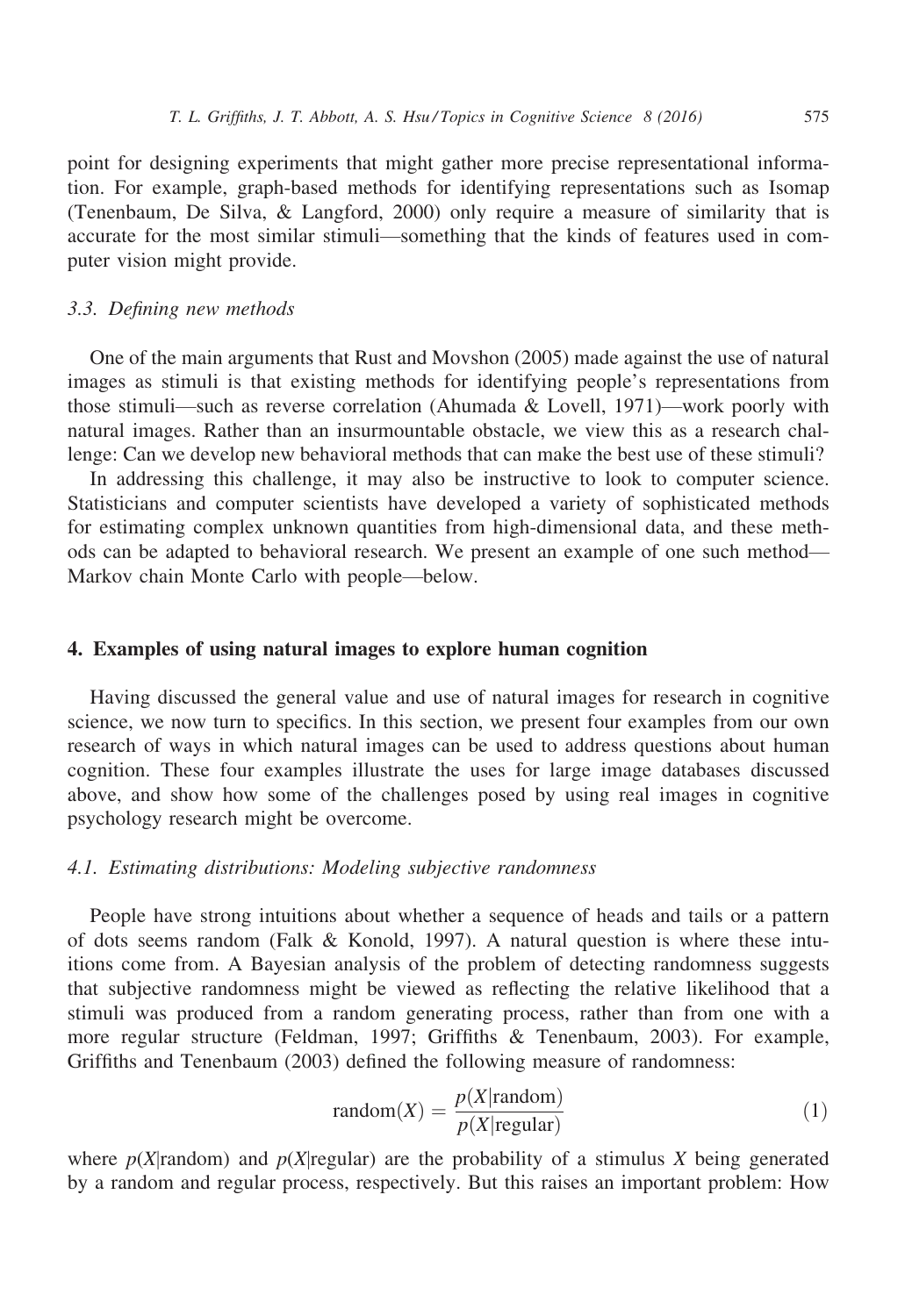do we know what constitutes a regular process, or what distribution over stimuli it implies?

Hsu, Griffiths, and Schreiber (2010) addressed this problem using the strategy introduced above: looking to natural images as a source of information about a probability distribution. They hypothesized that the perceived randomness of a binary array (in this case, a  $4 \times 4$  grid of black and white squares) could be determined in part by estimating the probability of that array occurring in an image of a natural scene. For these stimuli,  $p$ (X|random) was readily calculated assuming that each cell in the array takes on a value of 1 or 0 with equal probability.  $p(X|regular)$  was estimated by an exhaustive tabulation of the frequency with which all  $4 \times 4$  patterns appeared in a set of natural images.

The images used to estimate  $p(X|regular)$  consisted of 62 photographs of natural scenes containing trees, flowers, and shrubs (Doi, Inui, Lee, Wachtler, & Sejnowski, 2003). There were no images of humans, animals, or cityscapes. Image patches of varying sizes were extracted from each natural image to measure statistics at a range of scales. A total of 700,000 patches were sampled at random from among the 62 images using  $n \times n$  patches, for  $n = 4, 8, 16, 32, 64, 128,$  and 256 pixels. All the patches were then reduced through averaging and intensity thresholding down to  $4 \times 4$ binary arrays. The resulting 4,900,000 binary arrays were then divided into the 216 possible patterns, and the frequency of each pattern was recorded. Normalizing these frequencies provided an estimate for the probability distribution  $p(X|$ regular) in the equation for random $(X)$ .

To evaluate this approach, a set of stimuli were selected from 50 evenly spaced quantiles on either side of the neutral stimulus with random $(X) = 0$ , for a total of 100 images. The full set of stimuli, ordered by random $(X)$ , is shown in Fig. 1. A group of 77 participants were asked to label each test image as either random or not-random. A significant linear correlation was found between random $(X)$  and the probability that the stimulus would be classified as random ( $r(98) = .75$ ,  $p < .001$ ), and the rank-order correlation (taking into account only the relative ordering of these different measures) was  $r(98) = .75$ ,  $p \leq 0.01$ . This strong correlation suggests that natural images provide a good source for estimates of  $p(X|regular)$ , and that the environment may influence the regularities people naturally identify when they are assessing randomness.

Extending this work to more complex stimuli requires estimating the probabilities of more complex perceptual objects. Small binary arrays were used in order to make it possible to simply enumerate the full distribution, but working with larger arrays—or stimuli that ultimately look more like images—will require specifying a probabilistic model that describes the joint probabilities of pixel values. Defining such a model will require making some choices about the kinds of regularities expressed in the distribution. For example, while seeing a plaid elephant is extremely unlikely, this complex perceptual stimulus is composed of many simple parts, all of which might arise fairly commonly in natural images. Identifying what the components are that people use to represent the content of images is a major theoretical challenge, but perhaps one that we can begin to explore through a more systematic exploration of human subjective randomness.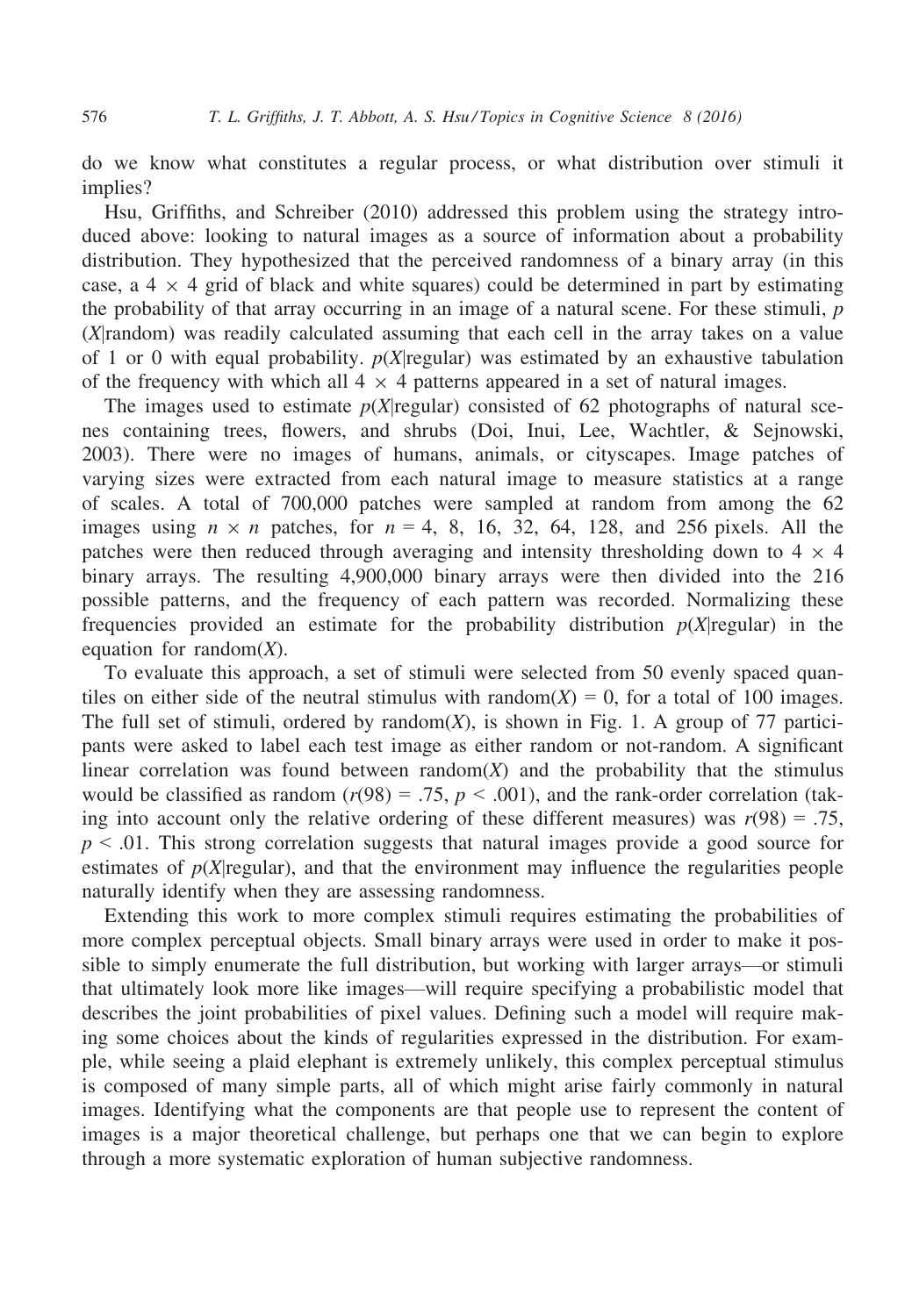

Fig. 1. One hundred  $4 \times 4$  binary arrays, ordered by their predicted subjective randomness based on the frequency with which they appear in natural scenes.

# 4.2. Evaluating theories: Measuring the representativeness of images

The images in Fig. 2A have all been labeled as having some aspect of "coast" in them. Clearly, some of these images are bad examples of coasts, but a few are good examples. How do people determine what makes something a good example of a concept? A common proposal in cognitive psychology is that people use representativeness, a similarity-based heuristic, to make these decisions (e.g., Kahneman & Tversky, 1972). However, exactly what our intuitive sense of representativeness corresponds to remains elusive.

The notion of "representativeness" appeared in cognitive psychology as a proposal for a heuristic that people might use in the place of performing a probabilistic computation (Gigerenzer, 1996; Kahneman & Tversky, 1972). For example, we might explain why people believe that the sequence of heads and tails HHTHT is more likely than HHHHH to be produced by a fair coin by saying that the former is more representative of the output of a fair coin than the latter. This proposal seems intuitive, but it raises a new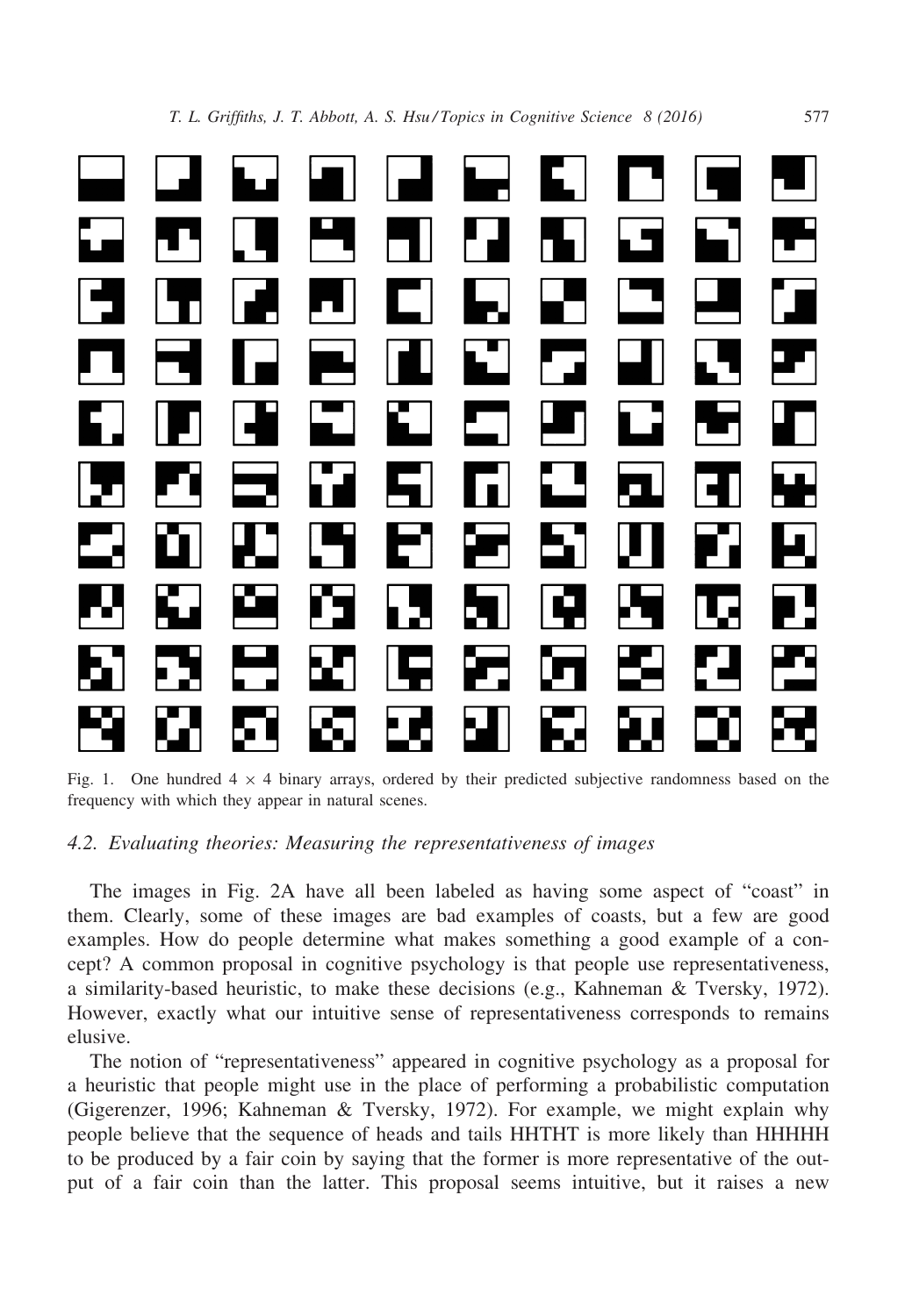

Fig. 2. Assessing the representativeness of images. (A) A diverse set of images that have been given the label "coast" by human judges. (B) The top nine and (C) bottom nine ranked images according to the Bayesian representativeness model.

problem: How is representativeness itself defined? Various proposals have been made, connecting representativeness to existing quantities such as similarity (Kahneman & Tversky, 1972), or likelihood (Gigerenzer, 1996).

Tenenbaum and Griffiths (2001) took a different approach to this question, providing a rational analysis of representativeness by trying to identify the problem that such a quantity solves. They proposed that one sense of representativeness is being a good example of a concept, and then showed how this could be quantified via Bayesian inference. Given some observed data d and a set of hypothetical sources,  $H$ , Tenenbaum and Griffiths (2001) defined the representativeness of  $d$  for  $h$  to be the evidence that  $d$  provides in favor of a specific  $h$  relative to its alternatives,

$$
R(d,h) = \log \frac{p(d|h)}{\sum_{h' \neq h} p(d|h')p(h')}
$$
 (2)

where  $p(h')$  in the denominator is the prior distribution on hypotheses, re-normalized over<br> $h' \nightharpoonup h$ . Essentially, being a good example means providing strong evidence for the target  $h' \neq h$ . Essentially, being a good example means providing strong evidence for the target concept relative to possible alternatives. The resulting model outperformed alternative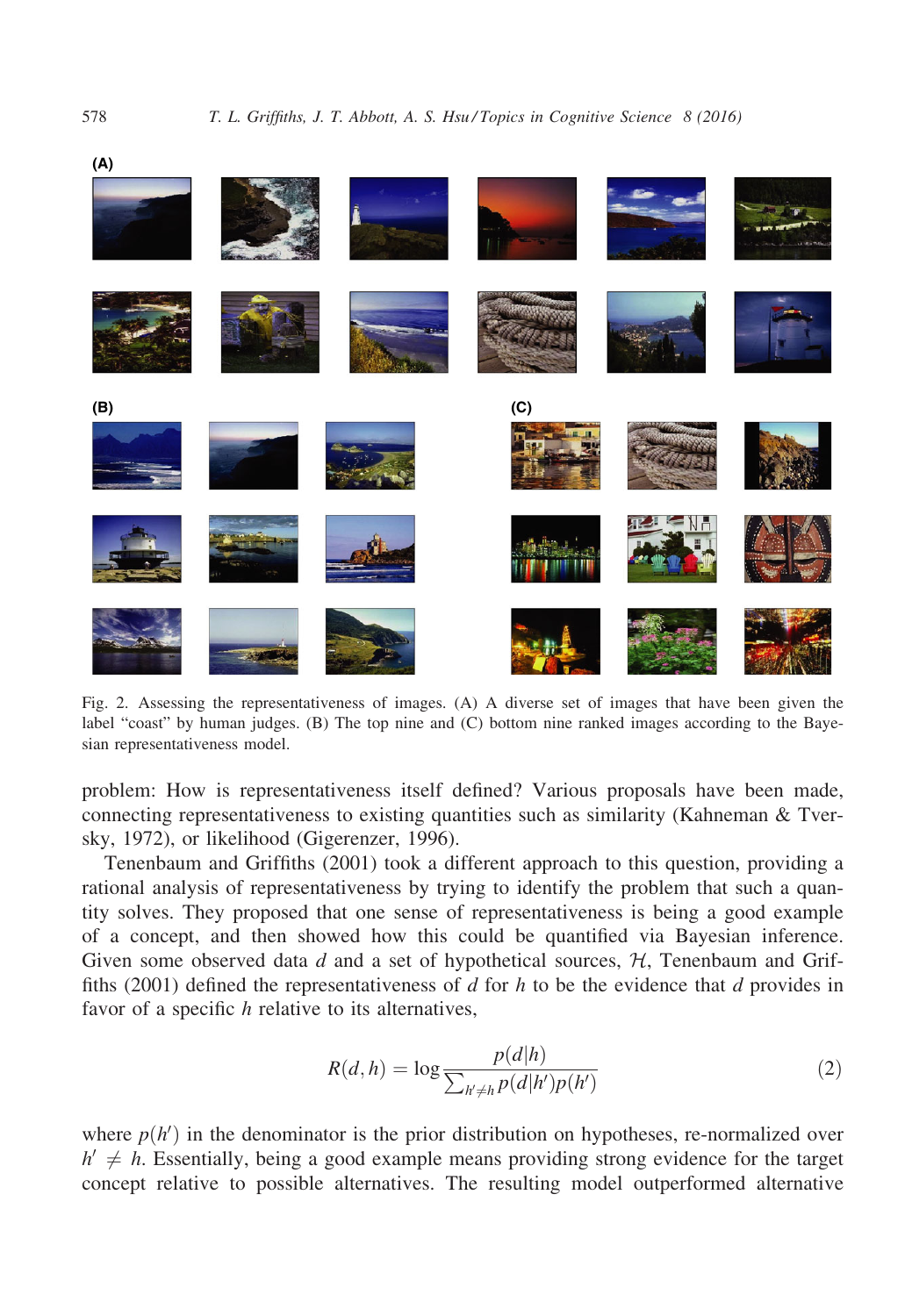accounts of representativeness based just on similarity in predicting human representativeness judgments for two kinds of simple stimuli. However, this formal model was not evaluated beyond these specific, hand-constructed domains.

The Bayesian measure of representativeness introduced by Tenenbaum and Griffiths  $(2001)$  indicated the representativeness of data d for a hypothesis h. However, in many cases, we might not know what statistical hypothesis best describes the concept that we want to illustrate through an example. For instance, in an image retrieval problem, we might just have a set of images that are all assigned to the same category, without a clear idea of the distribution that characterizes that category. To address these concerns, Abbott, Heller, Ghahramani, and Griffiths (2011) extended this Bayesian measure of representativeness to apply to sets of objects and showed that the resulting model was closely mathematically related to an existing machine learning method of clustering-ondemand known as Bayesian Sets (Ghahramani & Heller, 2005). More formally, given a data collection D, and a subset of items  $\mathcal{D}_s = {\mathbf{x}_1, \dots, \mathbf{x}_N} \subset \mathcal{D}$  representing a concept,<br>the Bayesian Sets algorithm ranks an item  $\mathbf{x}^* \in \{D \setminus D\}$  by the following scoring critethe Bayesian Sets algorithm ranks an item  $\mathbf{x}^* \in \{D \setminus \mathcal{D}_s\}$  by the following scoring criterion

$$
\text{Bscore}(\mathbf{x}^*) = \frac{p(\mathbf{x}^*, \mathcal{D}_s)}{p(\mathbf{x}^*)p(\mathcal{D}_s)}
$$
(3)

This ratio intuitively compares the probability that  $x^*$  and  $\mathcal{D}_s$  were generated by some statistical model with the same, though unknown, model parameters  $\theta$ , versus the probability that  $x^*$  and  $\mathcal{D}_s$  were generated by some statistical model with different model parameters  $\theta_1$  and  $\theta_2$ . Extending the rational model of representativeness from Tenenbaum and Griffiths (2001) to connect with the Bayesian Sets algorithm of Ghahramani and Heller (2005) provides a link between the cognitive science literature on representativeness and the machine learning literature on information retrieval, allowing for the evaluation of psychological theories on large-scale datasets.

Abbott et al. (2011) exploited this link to provide a detailed evaluation of a set of representativeness models using a large database of natural images. Here, the problem is formulated as one of determining how representative an image is of a labeled set of images. The dataset that was used was first presented by Heller and Ghahramani (2006), being a subset of images taken from the Corel database commonly used in content-based image retrieval systems. The images in the dataset are partitioned into 50 labeled sets depicting unique categories, with varying numbers of images in each set (the mean is 264). The dataset is of particular interest for testing models of representativeness as each image from the Corel database comes with multiple labels given by human judges. The labels have been criticized for not always being of high quality (Müller, Marchand-Maillet, & Pun, 2002), which provides an additional (realistic) challenge for the models of representativeness that were evaluated. The images in this dataset are represented as 240-dimensional feature vectors, composed of 48 Gabor texture features, 27 Tamura texture features, and 165 color histogram features. The images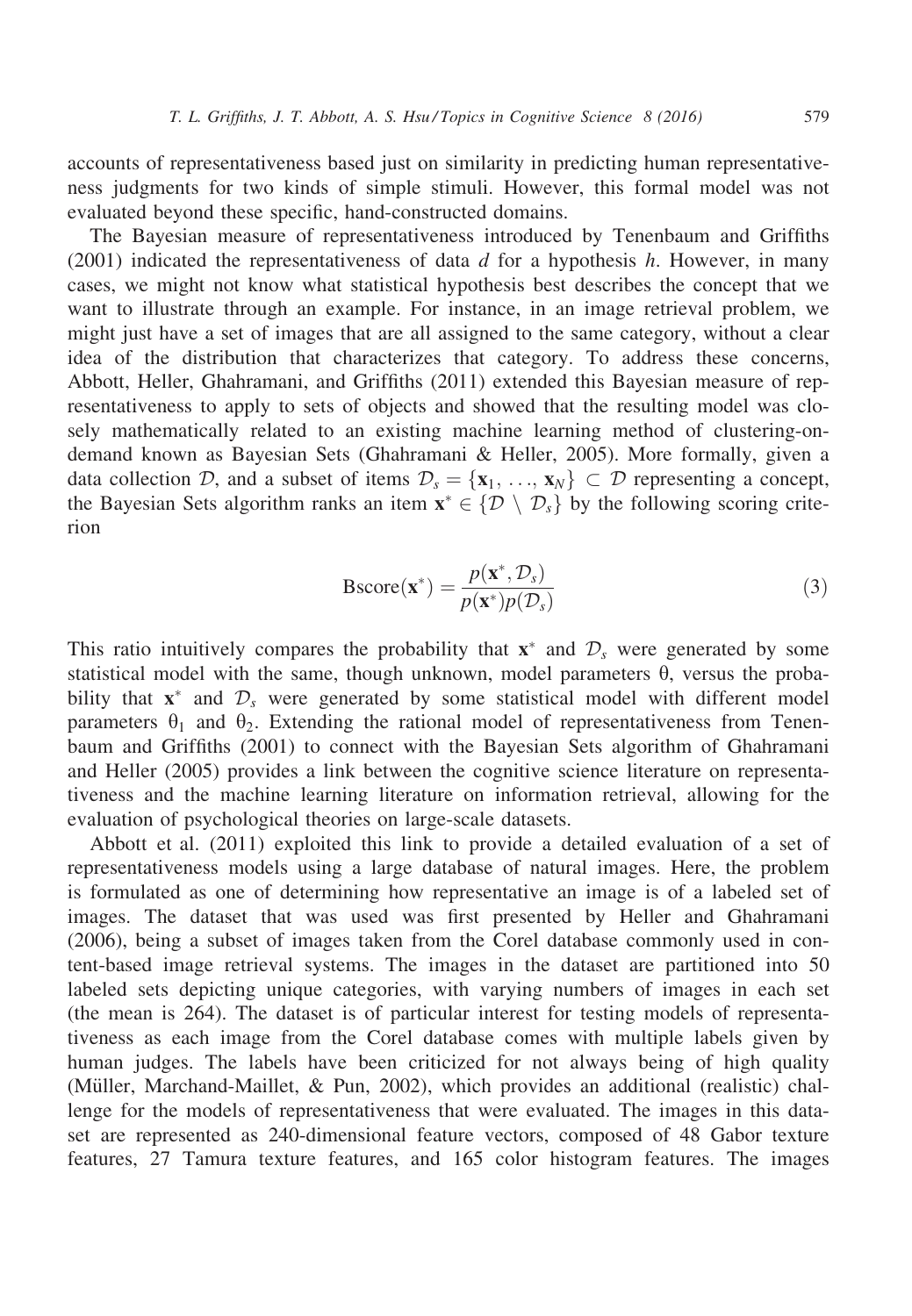were additionally preprocessed through a binarization stage based on the skewness of feature distributions, transforming the entire dataset into a sparse binary matrix that represents the features which most distinguish each image from the rest of the dataset. Details of the construction of this feature representation are presented in Heller and Ghahramani (2006).

Abbott et al. (2011) compared their Bayesian model against a likelihood model and two similarity models, building upon a simple leave-one-out framework to allow a fair comparison of the different representativeness models. Given a set of images with a particular category label from the set of 50 above, the leave-one-out algorithm iterates through each image in the set and computes a score for how well this image represents the rest of the set. Abbott et al. (2011) then took the top 10 and bottom 10 ranked images from the output of each model and used each as stimuli in a large experiment run on Amazon Mechanical Turk. Each of 500 participants was shown a series of images and was asked to rate how good an example each image was of the assigned category. Fig. 2 presents an example of this ranked output for the category "coast." Overall, the Bayesian model of representativeness provided the best account of peoples judgments of which images were good and bad examples of the different categories.

Using a large database of natural images allowed Abbott et al. (2011) to extend and evaluate a model of representativeness under a rational analysis, with results that provide strong evidence for this characterization of representativeness. In addition, utilizing a standard image database from the computer vision community opens up the opportunity to test theories of representativeness in more applied settings and over other image databases and ontologies (Sun, Wang, Yao, & Zhang, 2013).

# 4.3. Developing applications: Large-scale word learning

How do people learn to appropriately apply new labels to concepts from only a few example observations? Xu and Tenenbaum (2007) examined how people generalize a novel word to new objects based on the diversity and number of objects shown as examples of the word. For example, a participant saw the word "FEP" applied to three images of Dalmatians and was asked to select what other objects they would label "FEP" from a set of other Dalmatians, other dogs, other animals, vehicles, and vegetables (see Fig. 3 for a set of example trials). Xu and Tenenbaum (2007) found that participants would use "FEP" to label only the other Dalmatians in this case, but if they saw "FEP" applied to three different types of dogs, participants would extend the label to represent all dogs, not just Dalmatians, and not to other (non-dog) animals as well. To account for these results, Xu and Tenenbaum (2007) developed a Bayesian word learning model and found a high correspondence in the degree of generalization shown by the model and by people.

While Xu and Tenenbaum (2007) showed that their Bayesian word learning model did a good job of capturing human judgments, both the model and the experiment used to evaluate it were based on a very small set of stimuli—a total of 45 objects divided into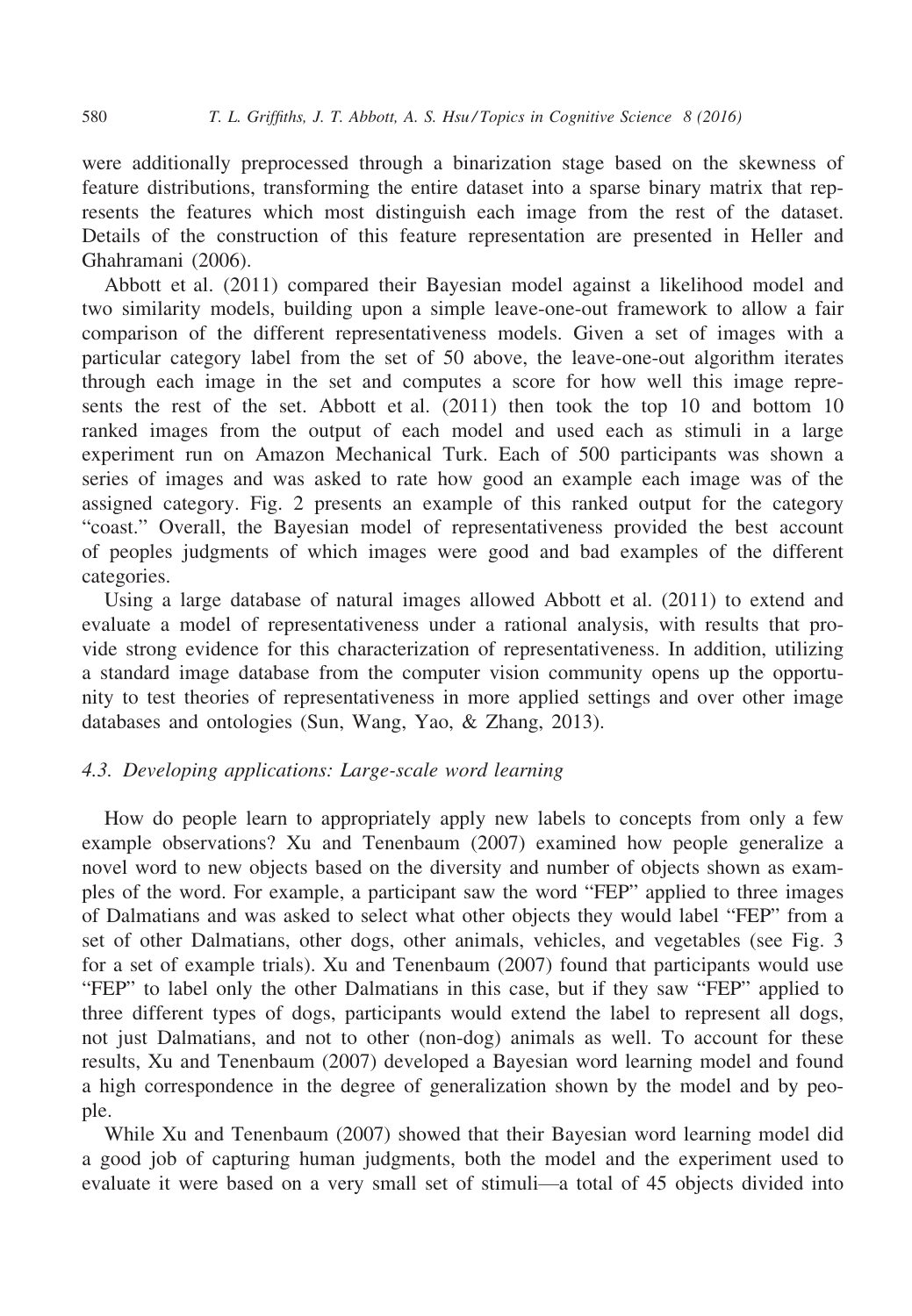

Fig. 3. Bayesian word learning with natural images. The images in the left-most column are the stimuli presented as example observations of a concept. Panel (A) displays three subordinate examples (Dalmatians), (B) three basic examples (dogs), and (C) three superordinate examples (animals). The images on the right are the test stimuli to select from, with the gray bars next to them indicating the percentage of participants selecting that image as an extension of the test word.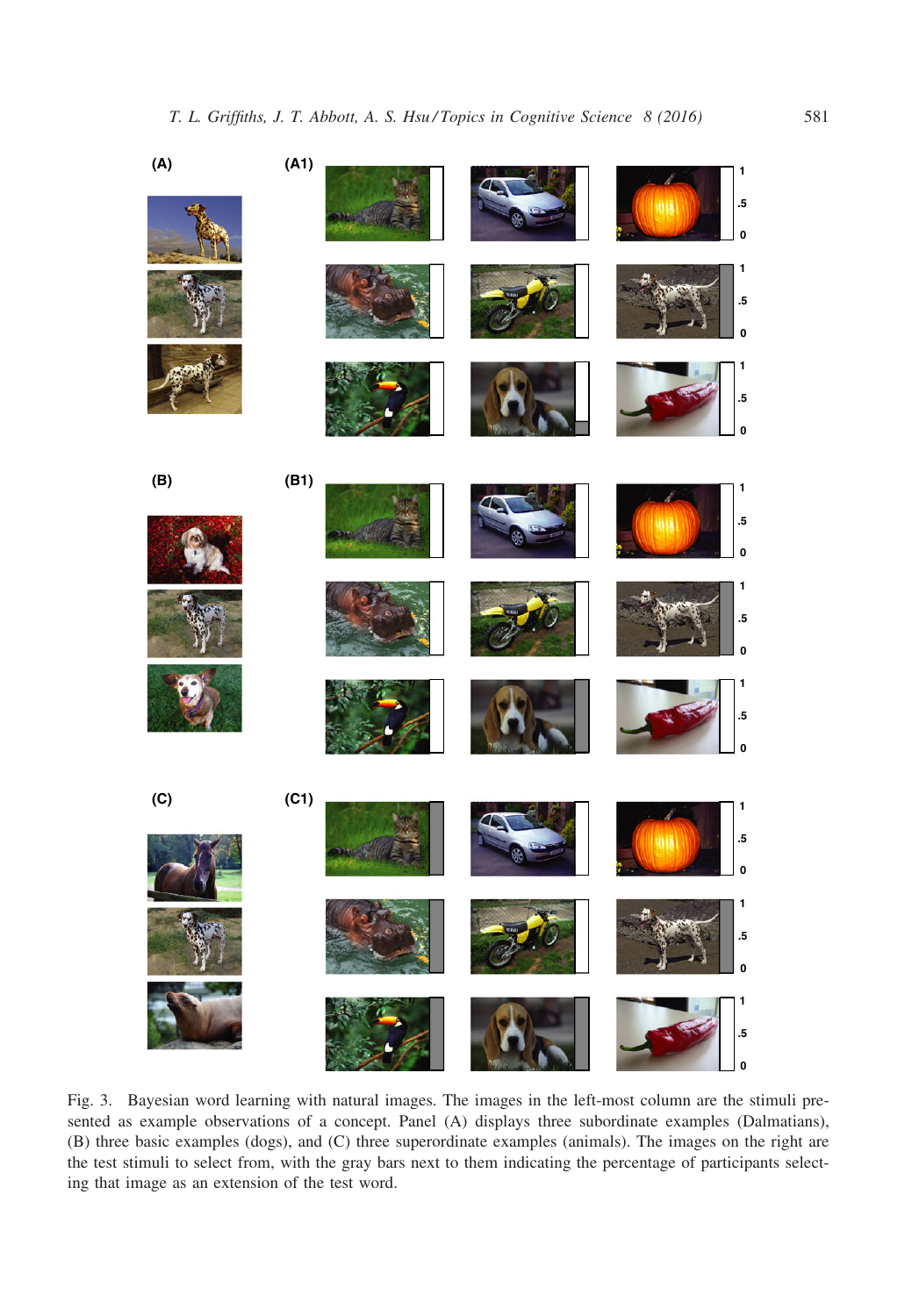animals, vegetables, and vehicles. Making and evaluating a model of word learning that can be used in real applications—such as teaching new words to a robot designed to interact with humans—requires scaling this up significantly. The Bayesian word learning model assumes that hypotheses about the meanings of words correspond to a taxonomic hierarchy, being subsets of one another. For example, the same object might be represented at three different levels of abstraction: subordinate (e.g., a Dalmatian), basic (e.g., a dog), and super-ordinate (e.g., an animal). To be able to use the model, a taxonomy was constructed from similarity ratings that each person provided for each pair of objects in the stimulus set. With just 45 images, this corresponded to roughly 400 judgments per participant. This approach cannot scale, as it requires on the order of  $n^2$  judgments for n objects.

Abbott, Austerweil, and Griffiths (2012) presented an alternative approach to hypothesis space construction, making it possible to use the Bayesian word learning framework with a natural set of concepts on a large scale without eliciting any judgments from participants. They developed a hypothesis space automatically derived from the structure of a large online word ontology, WordNet (Miller & Fellbaum, 1998). WordNet is a lexical database of English represented as a network of words linked by directed edges denoting semantic relatedness. As WordNet is hierarchically structured like the hypothesis space used by Xu and Tenenbaum (2007), it is an ideal candidate for constructing the hypothesis space. Furthermore, for each node in WordNet, there are at least 500 high-quality images in the ImageNet database (Deng et al., 2009). These naturalistic images can be used to generate better features as input to models, and as the source of stimuli for largescale behavioral experiments.

From the 82,115 noun-node subtree of Wordnet, Abbott et al. (2012) created a hypothesis space that is a binary matrix,  $H$ , whose rows are the objects (64,958 leaf nodes from the subtree) and columns are the hypotheses (82,115 nodes, 17,157 of which are inner nodes and 64,958 are leaf nodes). Each entry  $(i, j)$  of the matrix  $H$  denotes whether or not hypothesis node *j* is an ancestor of leaf node *i* in the WordNet graph (with a 1 indicating it is). The leaf nodes are included as hypotheses so that the model distinguishes between subordinate objects. While this space has no clear taxonomic labeling (e.g., there is no well-defined "basic-level"), this allows the testing of generalization for categories at different levels of abstraction. The prior probability of different hypotheses was defined to be Erlang distributed in the size of the hypothesis (the number of leaf nodes under the hypothesis node h), a standard prior over sizes in Bayesian models (Shepard, 1987; Tenenbaum, 2000).

Using this hypothesis space and the experimental paradigm from Xu and Tenenbaum (2007), Abbott et al. (2012) ran a large online experiment via Amazon Mechanical Turk. Stimuli were images sampled from ImageNet for the three object taxonomies of animals, vehicles, and vegetables used in Xu and Tenenbaum (2007). Fig. 3 displays example results for the domain of animals. Overall, the Mechanical Turk participants displayed the characteristic patterns of generalization similar to adults in Xu and Tenenbaum (2007). The Bayesian word learning model with a hypothesis space derived from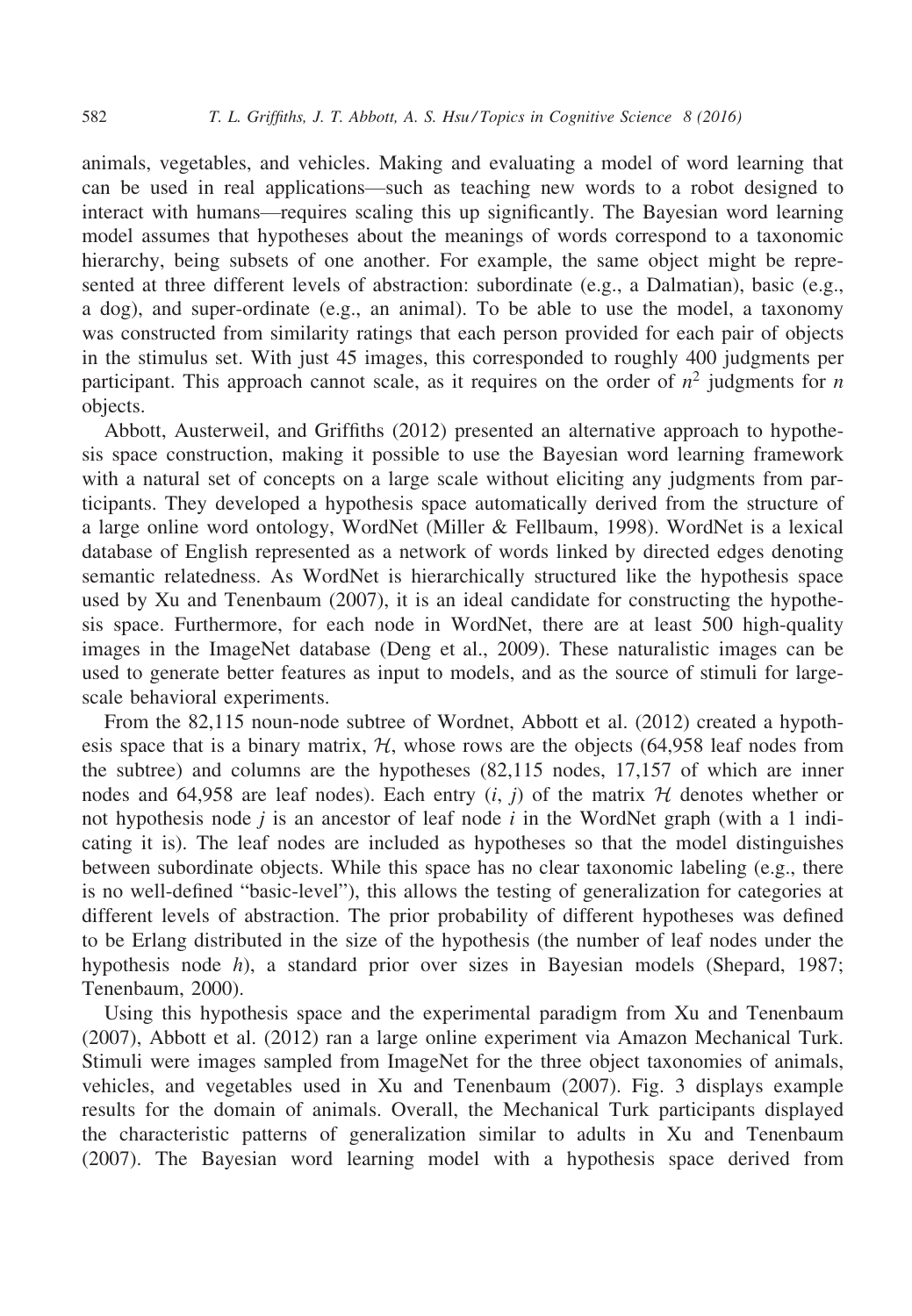WordNet also captured these trends, providing validation of the original model in a naturalistic setting.

With ImageNet as a source of natural stimuli and WordNet as the source of their representations, it was possible to extend the Bayesian word learning framework from 45 objects to over 14 million images. One of the key advantages of adopting this framework is that it is relatively simple to conduct new experiments with different sets of stimuli and hypothesis spaces using exactly the same word learning model. Abbott et al. (2012) demonstrated this in an additional experiment with the same design as above, but with three new domains, and obtained qualitatively similar gradients of generalization between model and people. This model has most recently been extended to incorporate perceptual uncertainty, gaining leverage from a low-level visual classifier itself trained using ImageNet (Jia, Abbott, Austerweil, Griffiths, & Darrell, 2013). Here, rather than using Imagenet as just a source for experimental stimuli, Jia et al. (2013) used ImageNet to train a convolutional neural network and provide a more robust featural representation for the Bayesian word learning model. The resulting hybrid model outperforms state-of-the-art computer vision systems for the problem of appropriately generalizing from a set of input images, and it approaches human performance on this task. Given the scale of ImageNet and WordNet, these results bring us closer to using the Bayesian word learning framework in real-world applications.

## 4.4. Defining new methods: Exploring natural categories

The growing number of large image databases presents new opportunities for psychological research. However, it is challenging to collect relevant human judgments using these databases. Because of the sheer number of images they contain, only a small proportion are likely to be relevant to a particular research question. Thus, new experimental methods are needed in order to make the most of the opportunities they offer.

One example of such a method focuses on the question of how to measure people's beliefs about the structure of categories using large sets of discrete stimuli, such as images. This method is called discrete Markov chain Monte Carlo with people (d-MCMCP) (Hsu, Martin, Sanborn, & Griffiths, 2012), and it is based on ideas from the well-known class of Markov chain Monte Carlo (MCMC) algorithms from computer science. Previous work has shown how Markov chain Monte Carlo algorithms can be adapted to be used as the basis for psychological experiments, provided the stimuli can be represented in terms of underlying features or dimensions (Sanborn, Griffiths, & Shiffrin, 2010). d-MCMCP extends this approach to work with discrete, realistic stimuli such as the contents of large online databases.

A brief overview of the d-MCMCP method is as follows: First, it is assumed that people's representation of a category C can be expressed as a probability distribution over a set of items  $X$ ,  $p(X|C)$ . Given this assumption, d-MCMCP works by combining the basic methods of a standard MCMC algorithm with human judgments. The human judgments are obtained using a two alternative forced choice task where people are asked to make a choice between a pair of items, for example, "Which image looks more like a dog?" The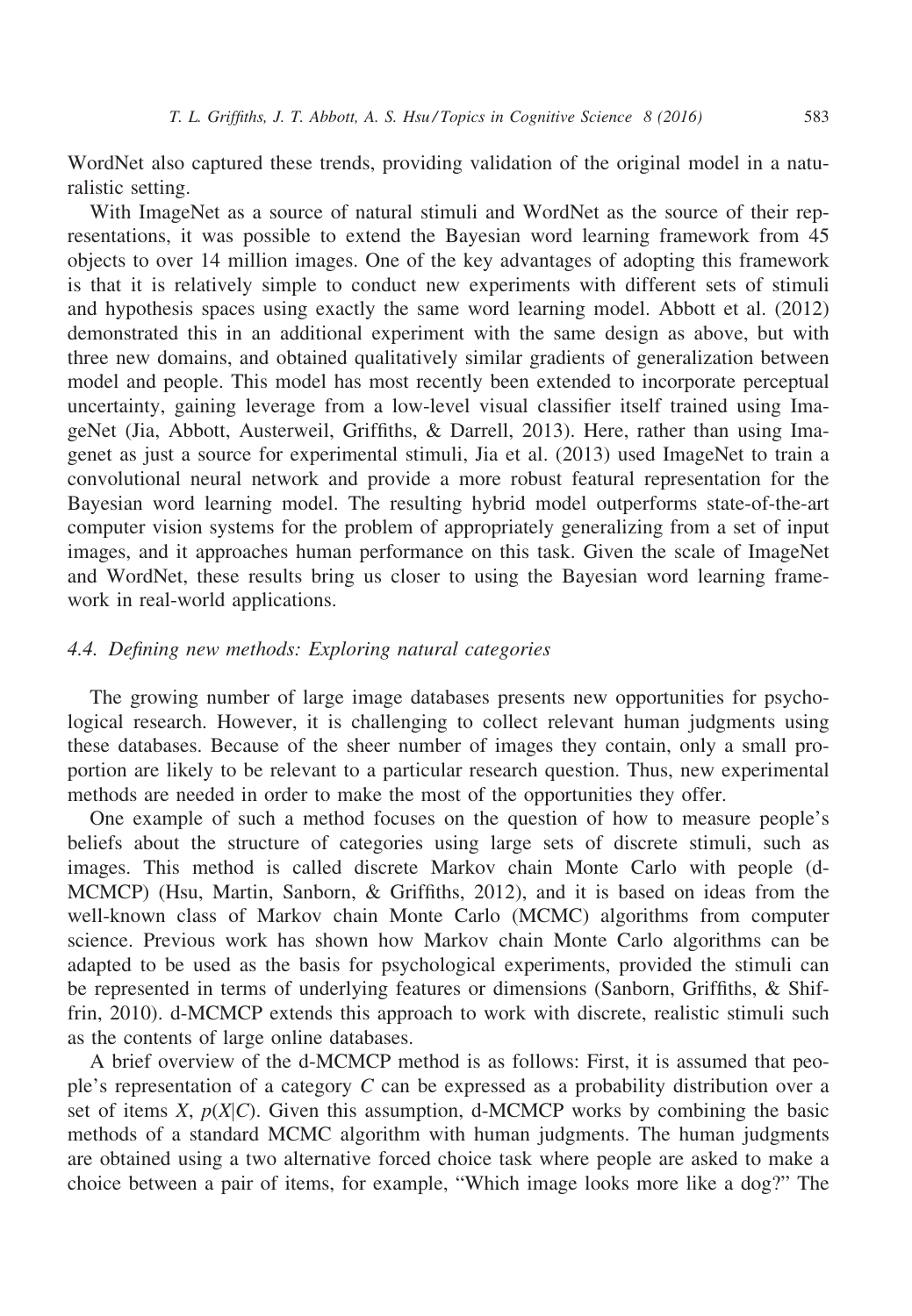d-MCMCP procedure presents pairs of items in a manner such that the sequence of chosen items forms a "chain," with each pair consisting of the previously chosen item and a closely related variant. With some general assumptions about people's pairwise choice behavior (see Sanborn et al., 2010), this chain can be treated as providing samples from  $p(X|C)$ , providing insight into the structure of the corresponding category.

Hsu et al. (2012) used d-MCMCP to explore peoples representations of seasonal images defined over images from a large online database. Specifically, they explored the categories associated with the seasons Spring, Summer, Autumn, and Winter, using images obtained from online image databases. A set of 4,000 colored season-related images was assembled by searching for public domain web images using the phrases "spring season," "summer season," "autumn season," and "winter season" in Google Image Search and on Flickr.com. The top 500 results for searches on Google and Flickr for each season were downloaded. All images were resized so that the maximum dimension was 250 pixels while preserving the original ratio of image height to width. Each participant made pairwise choices between images by answering questions such as "Which image is more representative of Spring?". The study was run through Amazon Mechanical Turk, making it possible to recruit a large number of participants.



Fig. 4. Distributions over images for different seasons estimated using discrete Markov chain Monte Carlo with people. The images on the left are the top 10 images (out of 4,000) for each season. The distribution over colors associated with each season, estimated by averaging over the images selected for that season, are shown on the right.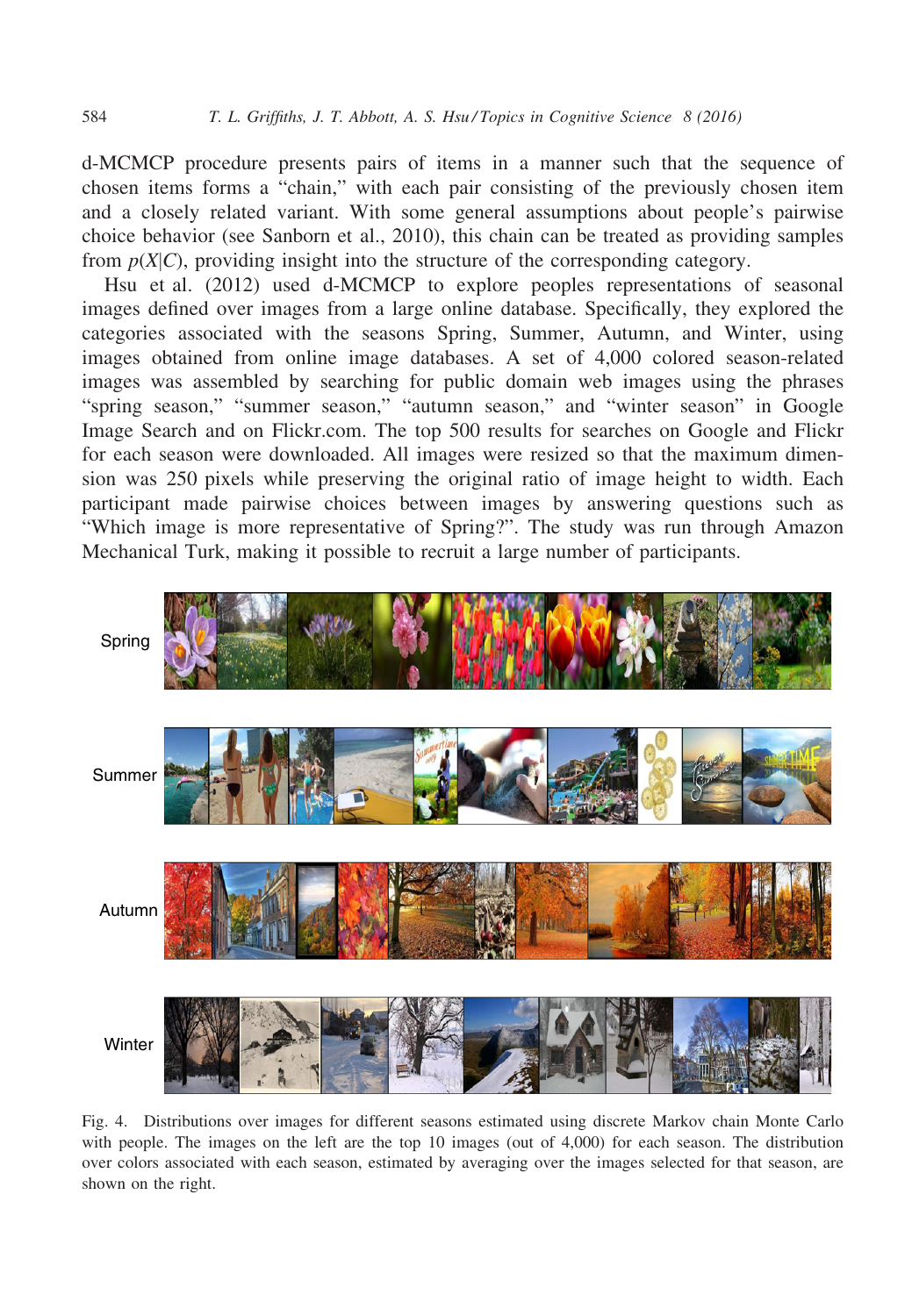The top 10 images that were chosen most often over all three chains for each season are shown in Fig. 4. Clearly, the images are very indicative of each season. Convergence within each category was quantified by calculating the distance between 11-bin color histograms for cumulative images, both between chains for the same season and between chains corresponding to different seasons. Within-chain distance decreased over numbers of trials, and it was typically lower than the similarity between chains, supporting the idea that chains are converging toward different parts of the space of images. The right-hand column of Fig. 4 shows a simple example of the kind of statistical analyses that can be done on the resulting samples. The color histograms for the different seasons are quite different from one another, and they correspond to palettes that intuitively match the seasons. These results illustrate that the d-MCMCP method can be used to extract psychologically meaningful information about the structure of categories from large image databases.

# 5. Conclusions

Large image databases provide unique opportunities for cognitive psychology, making it possible to explore the statistical structure of people's environment, test theories in a more realistic way, and work toward more direct applications of those theories. The challenges posed by using natural images as stimuli are significant—a decrease in precision, and difficulty in identifying appropriate representations. However, those challenges can be overcome by developing new experimental methods that make use of the additional resources provided by running experiments online, and by exploring new ways to combine ideas from cognitive psychology and computer science.

#### Acknowledgments

This work was supported by grants FA-9550-10-1-0232 and FA9550-13-1-0170 from the Air Force Office of Scientific Research and SMA-1228541 from the National Science Foundation.

#### References

- Abbott, J. T., Heller, K. A., Ghahramani, Z., & Griffiths, T. L. (2011). Testing a Bayesian measure of representativeness using a large image database. In J. Shawe-Taylor, R. S. Zemel, P. L. Bartlett, F. Pereira, & K. Q. Weinberger (Eds.), Advances in Neural Information Processing Systems 24 (pp. 2321– 2329). Curran Associates, Inc.
- Abbott, J. T., Austerweil, J. L., & Griffiths, T. L. (2012). Constructing a hypothesis space from the Web for large-scale Bayesian word learning. In N. Miyake, D. Peebles, & R. P. Cooper (Eds.), Proceedings of the 34th Annual Conference of the Cognitive Science Society (pp. 54–59). Cognitive Science Society: Austin, TX.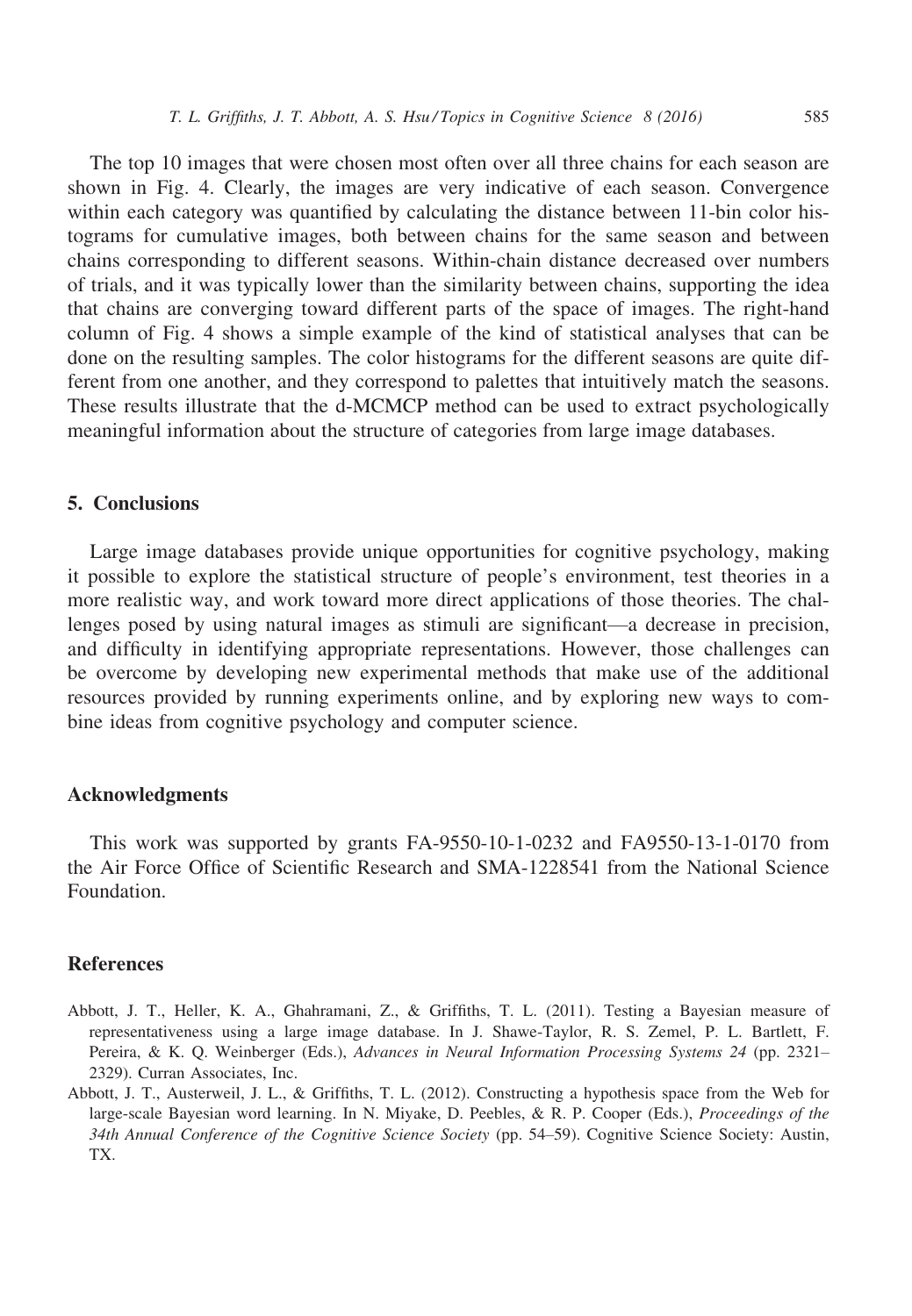- Ahumada, A. J., & Lovell, J. (1971). Stimulus features in signal detection. Journal of the Acoustical Society of America, 49, 1751–1756.
- Brady, T. F., Konkle, T., Alvarez, G. A., & Oliva, A. (2008). Visual long-term memory has a massive storage capacity for object details. Proceedings of the National Academy of Sciences, 105(38), 14325– 14329.
- Bruner, J. S., Goodnow, J. J., & Austin, G. A. (1956). A study of thinking. New York: Wiley.
- Buchsbaum, D., Canini, K. R., & Griffiths, T. L. (2011). Segmenting and recognizing human action using low-level video features. In L. Carlson, C. Hölscher, & T. Shipley (Eds.), Proceedings of the 33rd Annual Conference of the Cognitive Science Society (pp. 3162–3167). Austin, TX: Cognitive Science Society.
- Deng, J., Dong, W., Socher, R., Li, L., Li, K., & Fei-Fei, L. (2009). ImageNet: a large-scale hierarchical image database. Proceedings of the IEEE Conference on Computer Vision and Pattern Recognition (pp. 248–255). IEEE.
- Doi, E., Inui, T., Lee, T., Wachtler, T., & Sejnowski, T. J. (2003). Spatiochromatic receptive field properties derived from information-theoretic analyses of cone mosaic responses to natural scenes. Neural Computation, 15, 397–417.
- Donahue, J., Jia, Y., Vinyals, O., Hoffman, J., Zhang, N., Tzeng, E., & Darrell, T. (2013). DeCAF: A deep convolutional activation feature for generic visual recognition. arXiv preprint arXiv:1310.1531.
- Falk, R., & Konold, C. (1997). Making sense of randomness: Implicit encoding as a bias for judgment. Psychological Review, 104, 301–318.
- Feldman, J. (1997). The structure of perceptual categories. Journal of Mathematical Psychology, 41, 145– 170.
- Geisler, W. S. (2008). Visual perception and the statistical properties of natural scenes. The Annual Review of Psychology, 59, 167–192.
- Geisler, W. S., Perry, J. S., Super, B. J., & Gallogly, D. P. (2001). Edge co-occurrence in natural images predicts contour grouping performance. Vision Research, 41, 711–724.
- Ghahramani, Z., & Heller, K. A. (2005). Bayesian sets. In Y. Weiss, B. Schölkopf, & J. C. Platt (Eds.), Advances in Neural Information Processing Systems 18 (pp. 435–442). Cambridge, MA: MIT Press.
- Gigerenzer, G. (1996). On narrow norms and vague heuristics: A reply to Kahneman and Tversky (1996). Psychological review, 103(3), 592.
- Greene, M. R. (2013). Statistics of high-level scene context. Frontiers in Psychology, 4, 777.
- Greene, M. R., & Oliva, A. (2009). Recognition of natural scenes from global properties: Seeing the forest without representing the trees. Cognitive Psychology, 58, 137–176.
- Griffiths, T. L., & Tenenbaum, J. B. (2003). Probability, algorithmic complexity, and subjective randomness. In R. Alterman, & D. Kirsh (Eds.), Proceedings of the 25th Annual Conference of the Cognitive Science Society (pp. 480–485). Cognitive Science Society: Boston, MA.
- Heller, K. A., & Ghahramani, Z. (2006). A simple Bayesian framework for content-based image retrieval. IEEE Conference on Computer Vision and Pattern Recognition, 2, 2110–2117.
- Hsu, A., Griffiths, T., & Schreiber, E. (2010). Subjective randomness and natural scene statistics. Psychonomic Bulletin & Review, 17, 624–629.
- Hsu, A. S., Martin, J. B., Sanborn, A. N., & Griffiths, T. L. (2012). Identifying representations of categories of discrete items using Markov chain Monte Carlo with people. In N. Miyake, D. Peebles, & R. P. Cooper (Eds.), Proceedings of the 34th Annual Conference of the Cognitive Science Society (pp. 485– 490). Austin, TX: Cognitive Science Society.
- Hull, C. (1920). Quantitative aspects of the evolution of concepts. Psychological Mongraphs, XXVIII(1), 1–86.
- Jia, Y., Abbott, J. T., Austerweil, J. L., Griffiths, T. L., & Darrell, T. (2013). Visual concept learning: combining machine vision and Bayesian generalization on concept hierarchies. In C. J. C. Burges, L. Bottou, M. Welling, Z. Ghahramani, & K. Q. Weinberger (Eds.), Advances in Neural Information Processing Systems 26 (pp. 1842–1850). Curran Associates, Inc.
- Kahneman, D., & Tversky, A. (1972). Subjective probability: A judgment of representativeness. Cognitive Psychology, 3, 430–454.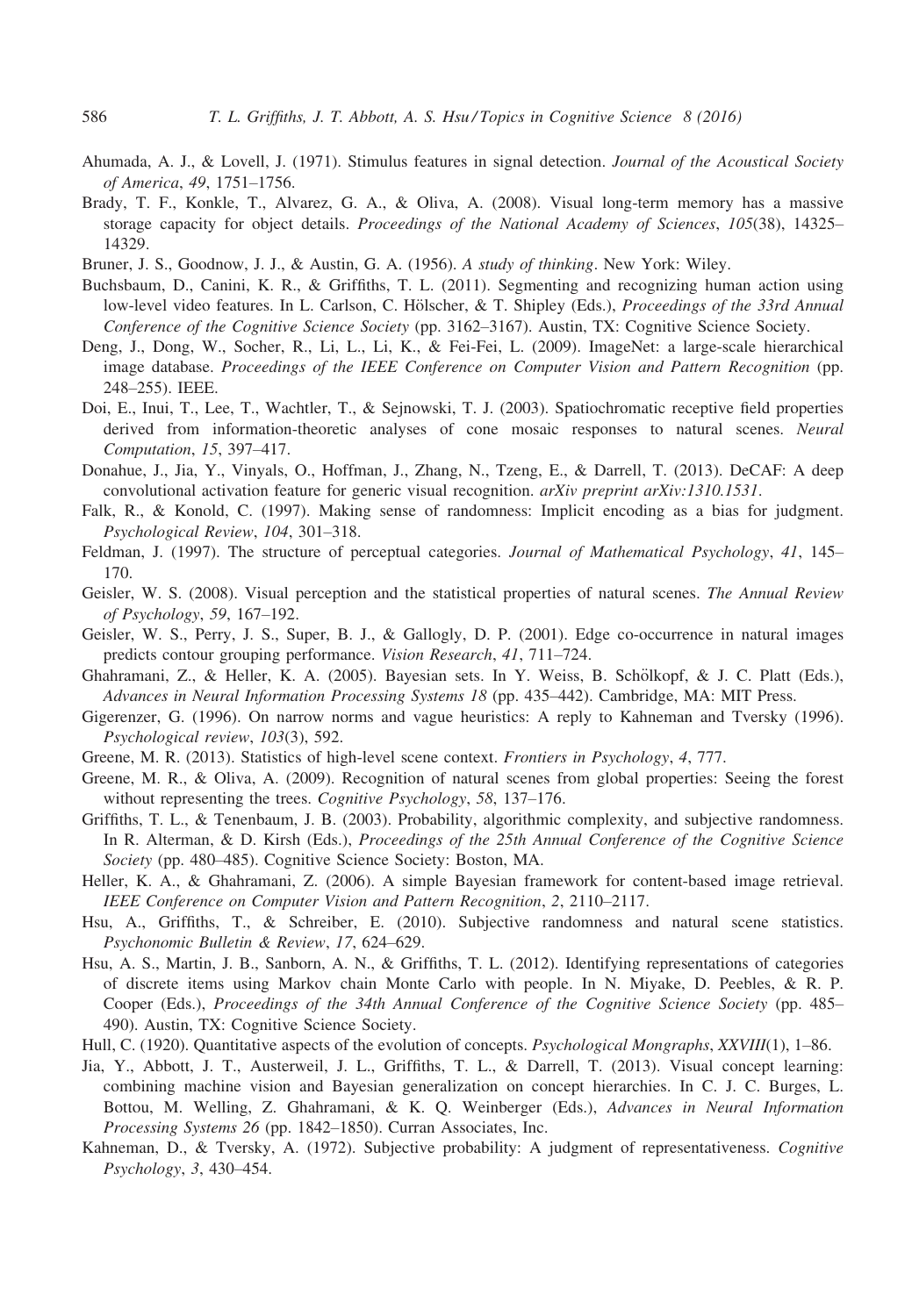- Krizhevsky, A., Sutskever, I., & Hinton, G. E. (2012). Imagenet classification with deep convolutional neural networks. In F. Pereira, C. J. C. Burges, L. Bottou, & K. Q. Weinberger (Eds.), Advances in Neural Information Processing Systems (pp. 1097–1105). Curran Associates, Inc.
- Lowe, D. G. (1999). Object recognition from local scale-invariant features. In Proceedings of the Seventh IEEE International Conference on Computer Vision (Vol. 2, pp. 1150–1157). IEEE.
- Mason, W., & Suri, S. (2012). Conducting behavioral research on Amazon's Mechanical Turk. Behavior Research Methods, 44, 1–23.
- Medin, D. L., & Schaffer, M. M. (1978). Context theory of classification learning. Psychological Review, 85, 207–238.
- Miller, G. A., & Fellbaum, C. (1998). WordNet: An electronic lexical database. Cambridge, MA: MIT Press.
- Miyawaki, Y., Uchida, H., Yamashita, O., Sato, M.-A., Morito, Y., Tanabe, H. C., Sadato, N., Kamitani, Y. (2008). Visual image reconstruction from human brain activity using a combination of multiscale local image decoders. Neuron, 60(5), 915–929.
- Müller, H., Marchand-Maillet, S., & Pun, T. (2002). The truth about Corel—Evaluation in image retrieval. International Conference on Image and Video Retrieval. Berlin: Springer.
- Murphy, G. L., & Medin, D. L. (1985). The role of theories in conceptual coherence. *Psychological Review*, 92, 289–316.
- Naselaris, T., Prenger, R. J., Kay, K. N., Oliver, M., & Gallant, J. L. (2009). Bayesian reconstruction of natural images from human brain activity. Neuron, 63(6), 902–915.
- Nguyen, A., Yosinski, J., & Clune, J. (2014). Deep neural networks are easily fooled: High confidence predictions for unrecognizable images. arXiv preprint arXiv:1412.1897.
- Niebles, J. C., Wang, H., & Fei-Fei, L. (2008). Unsupervised learning of human action categories using spatial-temporal words. International Journal of Computer Vision, 79(3), 299–318.
- Nosofsky, R. M. (1986). Attention, similarity, and the identification-categorization relationship. Journal of Experimental Psychology: General, 115, 39–57.
- Nosofsky, R. M. (1987). Attention and learning processes in the identification and categorization of integral stimuli. Journal of Experimental Psychology: Learning, Memory, and Cognition, 13, 87–108.
- Oliva, A., & Torralba, A. (2001). Modeling the shape of the scene: A holistic representation of the spatial envelope. International Journal of Computer Vision, 42, 145–175.
- Olshausen, B. A., & Field, D. J. (1996). Emergence of simple-cell receptive field properties by learning a sparse code for natural images. Nature, 381(6583), 607–609.
- Pothos, E. M., & Wills, A. J. (2011). Formal approaches in categorization. Cambridge, UK: Cambridge University Press.
- Reed, S. K. (1972). Pattern recognition and categorization. Cognitive Psychology, 3, 393–407.
- Riesenhuber, M., & Poggio, T. (1999). Hierarchical models of object recognition in cortex. Nature Neuroscience, 2, 1019–1025.
- Russell, B. C., Torralba, A., Murphy, K. P., & Freeman, W. T. (2008). LabelMe: a database and web-based tool for image annotation. International Journal of Computer Vision, 77, 157–173.
- Rust, N. C., & Movshon, J. A. (2005). In praise of artifice. Nature Neuroscience, 8(12), 1647–1650.
- Sanborn, A. N., Griffiths, T. L., & Shiffrin, R. (2010). Uncovering mental representations with Markov chain Monte Carlo. Cognitive Psychology, 60, 63–106.
- Shepard, R. N. (1987). Towards a universal law of generalization for psychological science. Science, 237, 1317–1323.
- Shepard, R. N., Hovland, C. I., & Jenkins, H. M. (1961). Learning and memorization of classifications. Psychological Monographs, 75. (13, Whole No. 517).
- Simoncelli, E. P., & Olshausen, B. (2001). Natural image statistics and neural representation. Annual Review of Neuroscience, 24, 1193–1216.